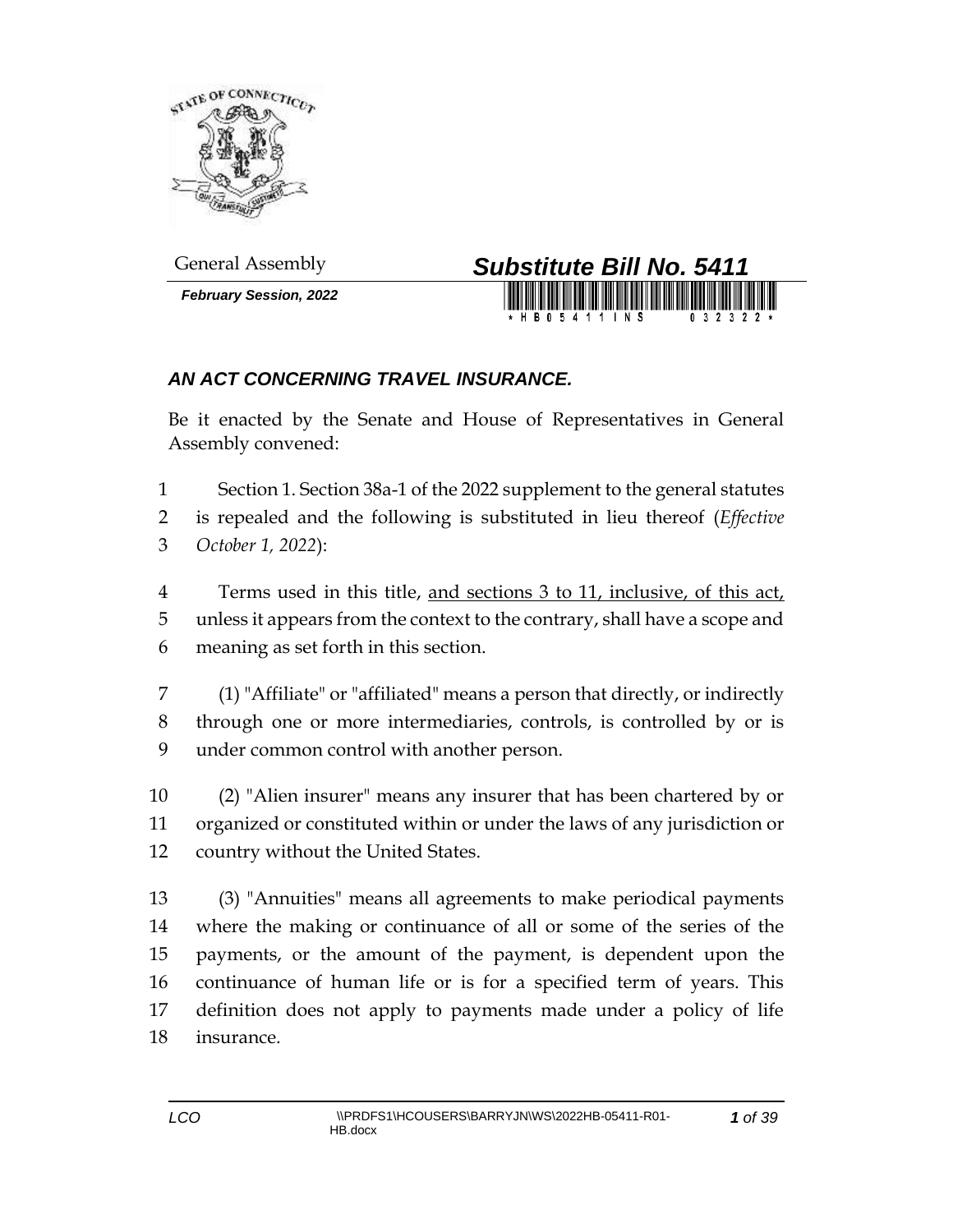(4) "Commissioner" means the Insurance Commissioner.

 (5) "Control", "controlled by" or "under common control with" means the possession, direct or indirect, of the power to direct or cause the 22 direction of the management and policies of a person, whether through the ownership of voting securities, by contract other than a commercial contract for goods or nonmanagement services, or otherwise, unless the power is the result of an official position with the person.

 (6) "Domestic insurer" means any insurer that has been chartered by, incorporated, organized or constituted within or under the laws of this state.

 (7) "Domestic surplus lines insurer" means any domestic insurer that has been authorized by the commissioner to write surplus lines insurance.

 (8) "Foreign country" means any jurisdiction not in any state, district or territory of the United States.

 (9) "Foreign insurer" means any insurer that has been chartered by or organized or constituted within or under the laws of another state or a territory of the United States.

 (10) "Insolvency" or "insolvent" means, for any insurer, that it is unable to pay its obligations when they are due, or when its admitted assets do not exceed its liabilities plus the greater of: (A) Capital and surplus required by law for its organization and continued operation; or (B) the total par or stated value of its authorized and issued capital stock. For purposes of this subdivision "liabilities" shall include but not be limited to reserves required by statute or by regulations adopted by the commissioner in accordance with the provisions of chapter 54 or specific requirements imposed by the commissioner upon a subject company at the time of admission or subsequent thereto.

 (11) "Insurance" means any agreement to pay a sum of money, provide services or any other thing of value on the happening of a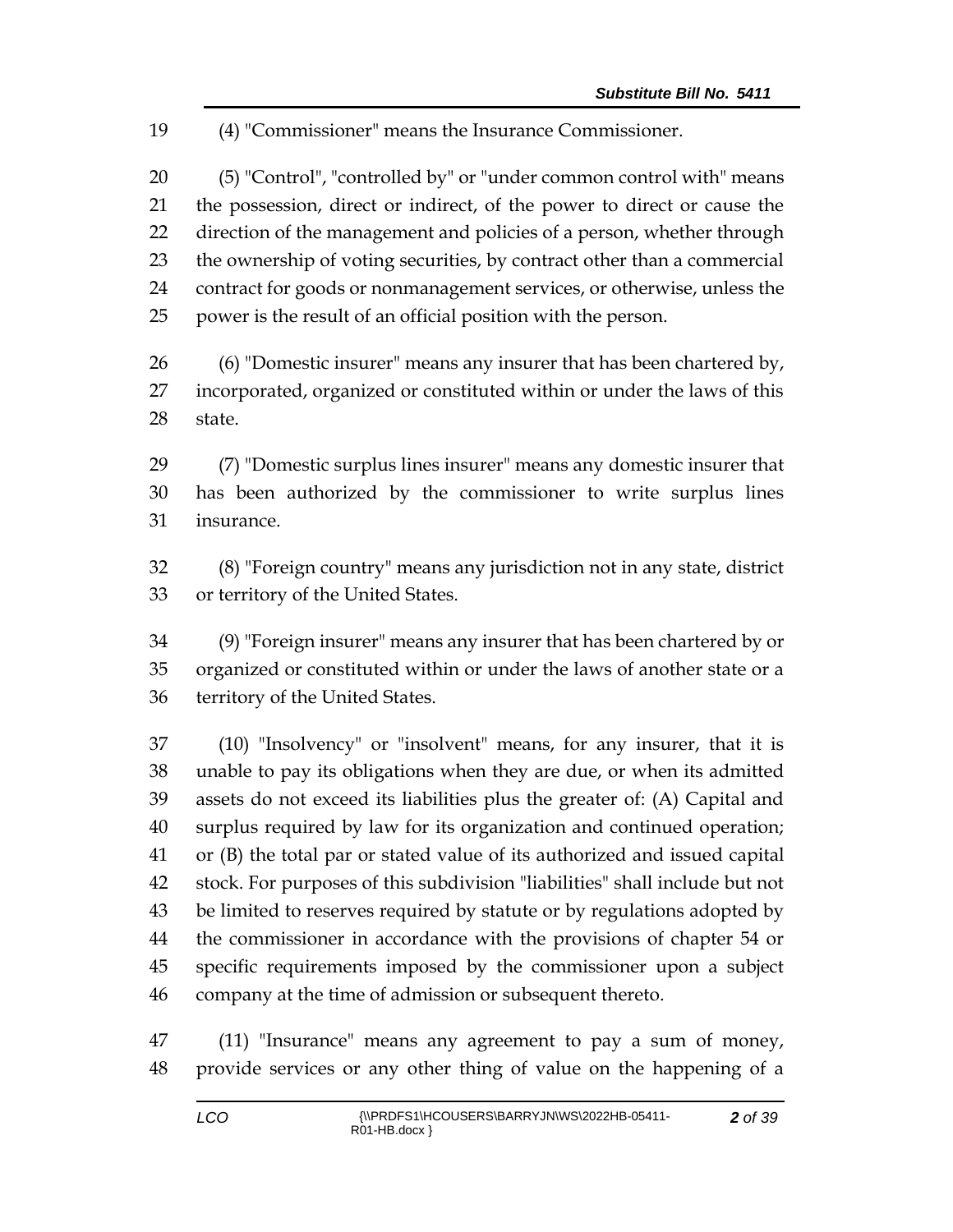particular event or contingency or to provide indemnity for loss in respect to a specified subject by specified perils in return for a consideration. In any contract of insurance, an insured shall have an interest which is subject to a risk of loss through destruction or impairment of that interest, which risk is assumed by the insurer and such assumption shall be part of a general scheme to distribute losses among a large group of persons bearing similar risks in return for a ratable contribution or other consideration.

 (12) "Insurer" or "insurance company" includes any person or combination of persons doing any kind or form of insurance business other than a fraternal benefit society, and shall include a receiver of any insurer when the context reasonably permits.

 (13) "Insured" means a person to whom or for whose benefit an insurer makes a promise in an insurance policy. The term includes policyholders, subscribers, members and beneficiaries. This definition applies only to the provisions of this title and does not define the meaning of this word as used in insurance policies or certificates.

 (14) "Life insurance" means insurance on human lives and insurances pertaining to or connected with human life. The business of life insurance includes granting endowment benefits, granting additional benefits in the event of death by accident or accidental means, granting additional benefits in the event of the total and permanent disability of the insured, and providing optional methods of settlement of proceeds. Life insurance includes burial contracts to the extent provided by section 38a-464.

 (15) "Mutual insurer" means any insurer without capital stock, the managing directors or officers of which are elected by its members.

 (16) "Person" means an individual, a corporation, a partnership, a limited liability company, an association, a joint stock company, a business trust, an unincorporated organization or other legal entity.

(17) "Policy" means any document, including attached endorsements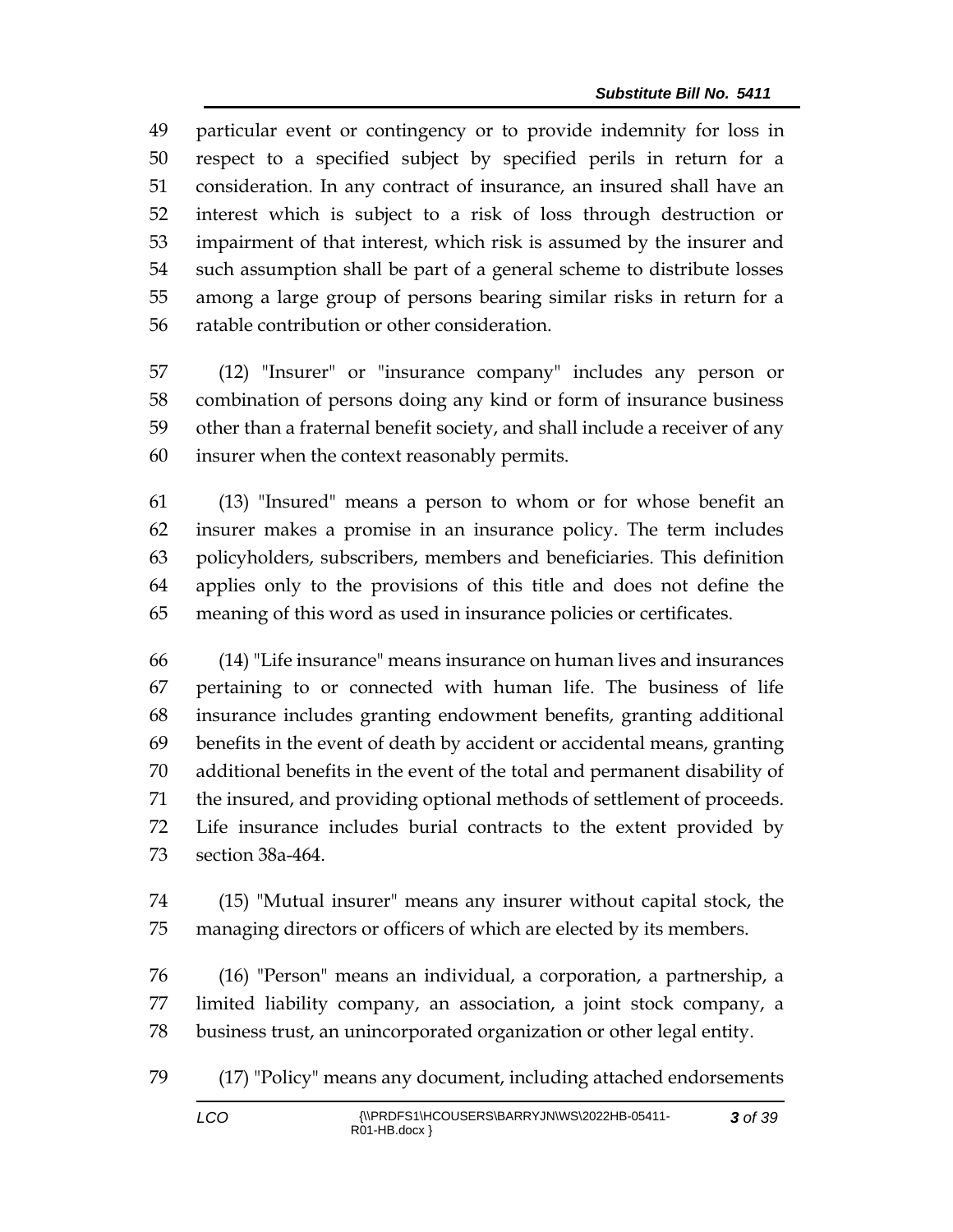| 80  | and riders, purporting to be an enforceable contract, which                  |
|-----|------------------------------------------------------------------------------|
| 81  | memorializes in writing some or all of the terms of an insurance             |
| 82  | contract.                                                                    |
| 83  | (18) "State" means any state, district, or territory of the United States.   |
| 84  | (19) "Subsidiary" of a specified person means an affiliate controlled        |
| 85  | by the person directly, or indirectly through one or more intermediaries.    |
| 86  | (20) "Unauthorized insurer" or "nonadmitted insurer" means an                |
| 87  | insurer that has not been granted a certificate of authority by the          |
| 88  | commissioner to transact the business of insurance in this state or an       |
| 89  | insurer transacting business not authorized by a valid certificate.          |
| 90  | (21) "United States" means the United States of America, its territories     |
| 91  | and possessions, the Commonwealth of Puerto Rico and the District of         |
| 92  | Columbia.                                                                    |
| 93  | Sec. 2. Section 38a-398 of the general statutes is repealed and the          |
| 94  | following is substituted in lieu thereof (Effective October 1, 2022):        |
| 95  | [(a) As used in] For the purposes of this section and sections $3$ to $11$ , |
| 96  | inclusive, of this act:                                                      |
| 97  | [(1) "Travel insurance" means insurance, provided under an                   |
| 98  | individual or a group or master insurance policy, for the following          |
| 99  | personal risks incident to planned travel: (A) Interruption or               |
| 100 | cancellation of a trip or an event; (B) loss of baggage or personal effects; |
| 101 | (C) damage to accommodations or rental vehicles; or (D) sickness,            |
| 102 | accident, disability or death occurring during travel;]                      |
| 103 | (1) "Aggregator web site" means an Internet web site that provides           |
| 104 | access to information concerning insurance products from more than           |
| 105 | one insurer, including, but not limited to, product and insurer              |
| 106 | information, for use in insurance product comparison shopping.               |
| 107 | (2) "Blanket travel insurance policy" means a policy of travel               |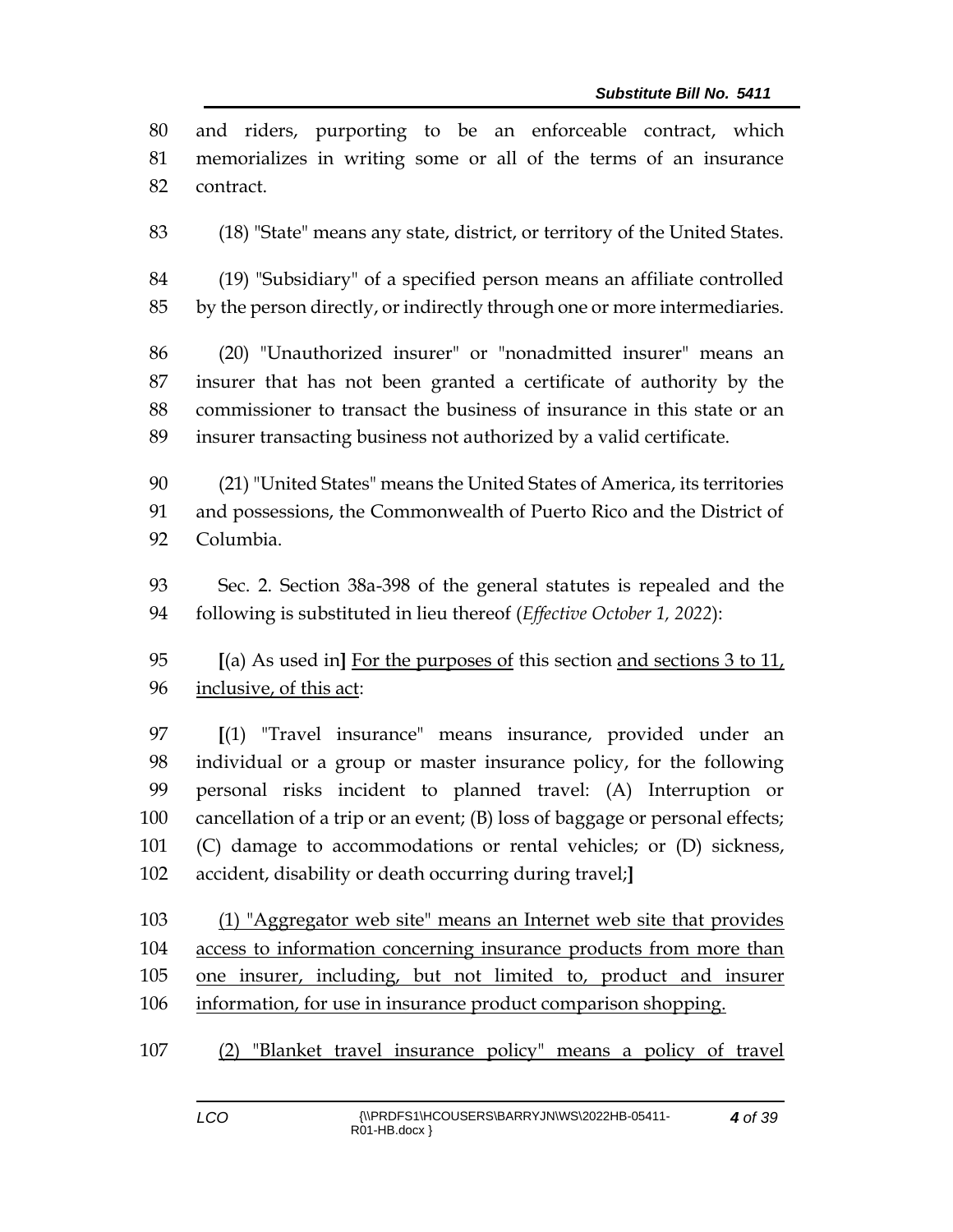insurance issued to an eligible group that provides coverage: (A) For specific classes of persons defined in such policy of travel insurance; and (B) to all members of such eligible group without imposing a separate charge on any individual member of such eligible group. (3) "Cancellation fee waiver" means a contractual agreement between a supplier of travel services and a consumer to waive some or all of the nonrefundable cancellation fee provisions of such supplier's underlying travel contract regardless of the reason for the cancellation or form of reimbursement. (4) "Designated travel retailer" means a travel retailer designated by a limited lines travel insurance producer to offer and disseminate travel insurance to residents of this state on behalf of the limited lines travel insurance producer. (5) "Eligible group" means, with respect to travel insurance, a group of two or more persons who are engaged in a common enterprise or have an economic, educational or social affinity or relationship, including, but not limited to: (A) A group of entities that are engaged in the business of providing travel or travel services, including, but not limited to, tour operators, lodging providers, vacation property owners, hotels, resorts, travel clubs, travel agencies, property managers, cultural exchange programs and common carriers, including, but not limited to, airlines, cruise lines, railroads, steamship companies and public bus carriers, provided all members or customers of such group have a common exposure to risk attendant to travel with respect to a particular type of travel or traveler; (B) a college, school or other institution of learning, provided any blanket travel insurance policy issued to the college, school or other institution of learning provides coverage for the students, teachers, employees or volunteers of such college, school or institution of higher learning; (C) an employer, provided any blanket travel insurance policy issued to the employer provides coverage for a group of employees, volunteers, contractors, directors, dependents or guests of such employer; (D) a sports team, camp or sponsor of such sports team or camp, provided any blanket travel insurance policy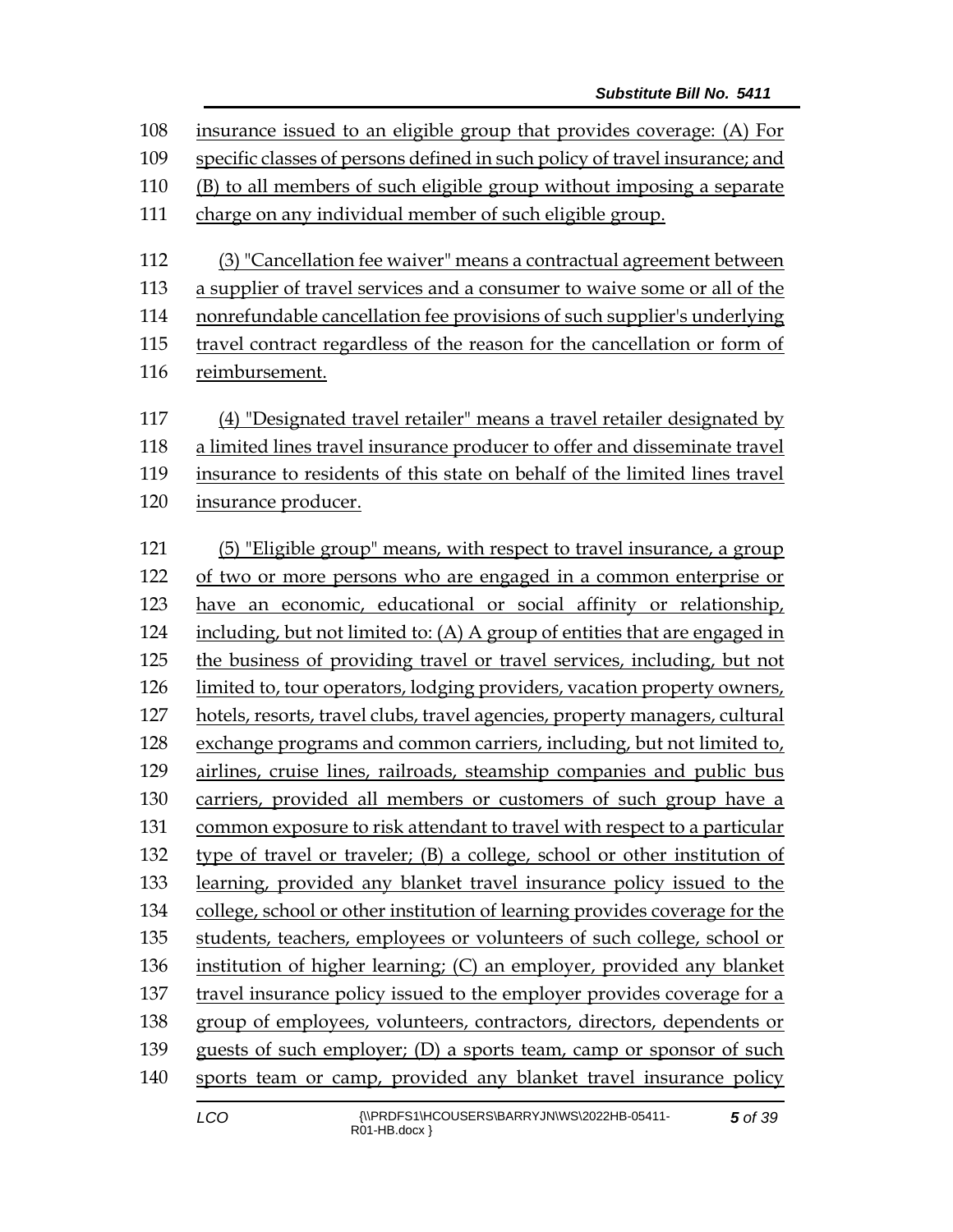issued to such team, camp or sponsor provides coverage for participants, members, campers, employees, officials, supervisors or volunteers of such team, camp or sponsor; (E) a religious, charitable, recreational, educational or civic organization, or branch of such religious, charitable, recreational, educational or civic organization, provided any blanket travel insurance policy issued to such organization or branch provides coverage for a group of members, 148 participants or volunteers of such organization or branch; (F) a financial institution or financial institution vendor, or a parent holding company, trustee or agent of, or designated by, one or more financial institutions or financial institution vendors, including, but not limited to, account holders, credit card holders, debtors, guarantors or purchasers; (G) an incorporated or unincorporated association, including, but not limited to, a labor union, that has a common interest, constitution and bylaws and is maintained, in good faith, for a purpose other than obtaining insurance for members of, or participants in, such association covering the members of such association; (H) a trust or the trustees of a fund approved by the commissioner and established, created or maintained for the benefit of, and covering, members, employees or customers of one or more of the associations described in subparagraph (G) of this subdivision; (I) an entertainment production company, provided any blanket travel insurance policy issued to the entertainment production company provides coverage for a group of participants, volunteers, audience members, contestants or workers of such entertainment production company; (J) a volunteer fire department, police department, ambulance service, first aid service, rescue service, court or civil defense organization, or any similar voluntary group; (K) a preschool, daycare institution for children or adults or a senior citizen club; (L) an automobile or truck rental or leasing company covering, under a blanket travel insurance policy, a group of individuals who may become renters or lessees of, or passengers on, a rented or leased automobile or truck due to their travel status on such rented or leased automobile or truck, provided the common carrier, operator, owner or lessor of the rented or leased automobile or truck, or the automobile or truck rental or leasing company, is the policyholder of the blanket travel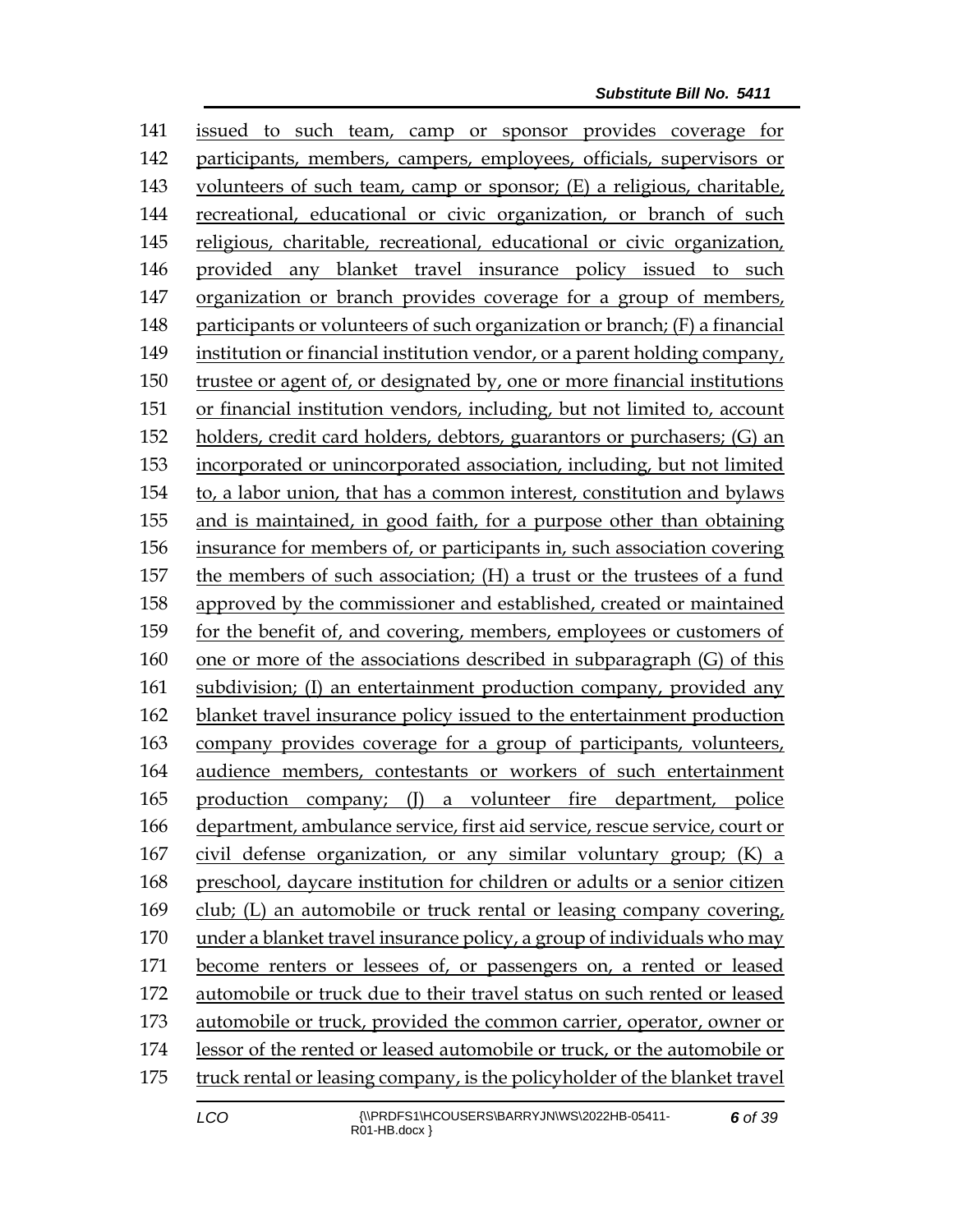insurance policy providing such coverage; and (M) any other group if the commissioner determines, in the commissioner's discretion, that issuing a blanket travel insurance policy to such group is consistent with the public interest. (6) "Fulfillment materials" means documents sent to a consumer who 181 purchases a travel protection plan that (A) confirms purchase of such travel protection plan, and (B) discloses the coverage and assistance details for such travel protection plan.

 (7) "Group travel insurance" means travel insurance issued to an eligible group.

 **[**(2)**]** (8) "Limited lines travel insurance producer" means an individual who, or business entity that, is authorized under subsection (b) of **[**this**]** section 4 of this act to sell, solicit or negotiate travel insurance. **[**;**]**

 **[**(3) "Offer and disseminate,"**]** (9) "Offer and disseminate" means, with respect to travel insurance, **[**means**]** the provision of general information about or general services for travel insurance, including: (A) A description of the coverage and price of a policy of travel insurance; **[**policy;**]** (B) the processing of an application for a policy of travel insurance; **[**policy;**]** (C) the collection of a premium for a policy of travel insurance; **[**policy;**]** or (D) the performance of other activities not requiring a license and permitted in this state concerning a policy of travel insurance. **[**policy;**]**

 (10) "Primary certificate holder" means an individual who elects coverage under and purchases travel insurance provided under a policy of group travel insurance.

 (11) "Primary policyholder" means an individual who elects and purchases travel insurance provided under an individual policy of travel insurance.

(12) "Travel administrator" means a person who, directly or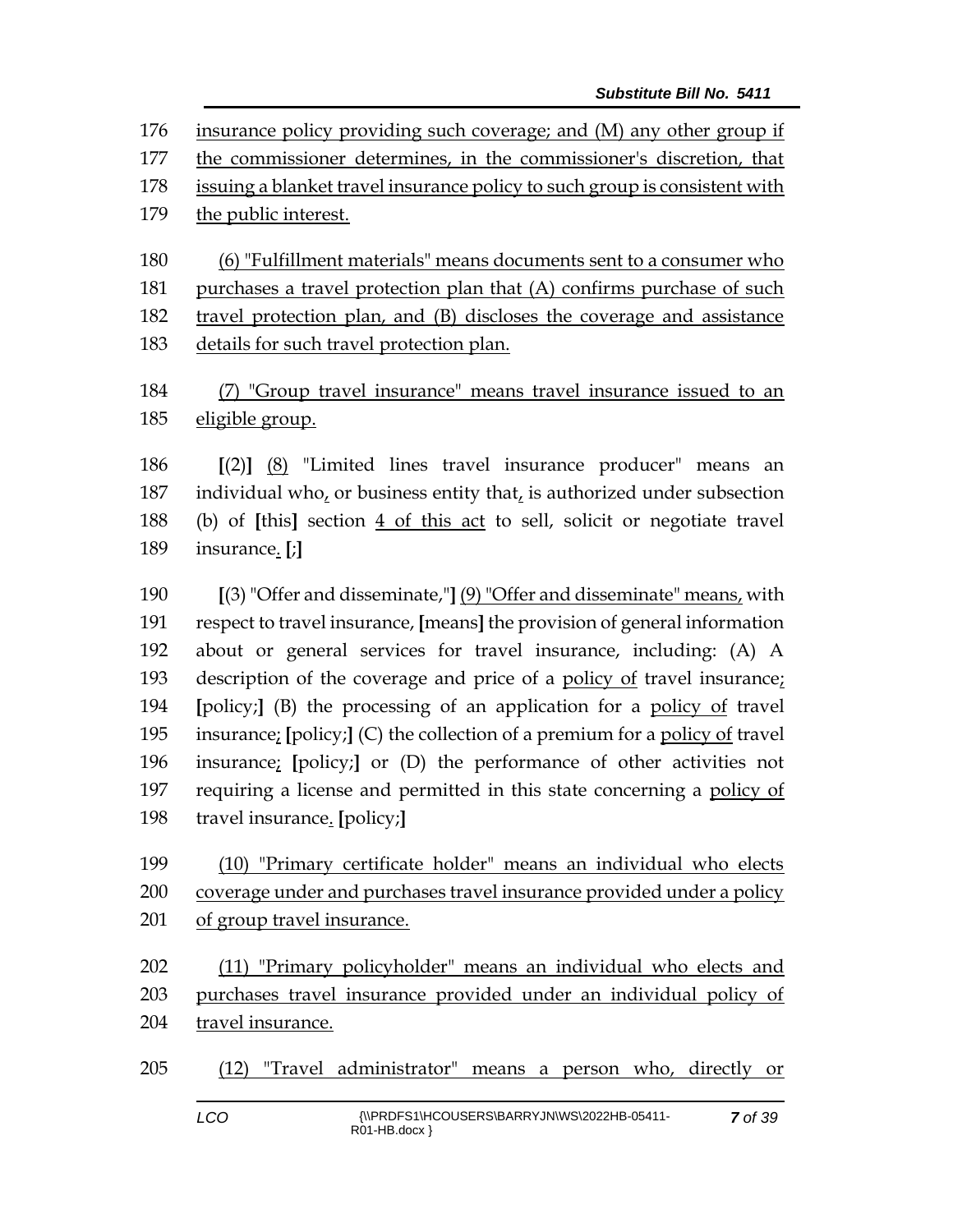indirectly, underwrites travel insurance, collects charges, collateral or premiums in connection with travel insurance or adjusts or settles travel insurance claims for residents of this state, unless such person: (A) Works for, and to the extent that such person's activities are subject to the supervision and control of, a travel administrator; (B) is a licensed insurance producer selling insurance or engaged in administrative and claims-related activities within the scope of such insurance producer's license; (C) is a designated travel retailer; (D) is a public adjuster, as defined in section 38a-723, or a lawyer settling a client's claim; or (E) is a business entity affiliated with a licensed insurer and administering the direct and assumed travel insurance business of such licensed affiliated insurer. (13) "Travel assistance services" means any noninsurance services for

 which a consumer is not indemnified based on a fortuitous event and where providing such noninsurance services does not transfer or shift any risk in a manner that constitutes the business of insurance, including, but not limited to: (A) Security advisories; (B) destination information; (C) vaccination and immunization information services; (D) travel reservation services; (E) entertainment; (F) activity and event planning; (G) translation assistance; (H) emergency messaging; (I) 226 international legal and medical referrals; (I) medical case monitoring; (K) transportation arrangement coordination; (L) emergency cash 228 transfer assistance; (M) medical prescription replacement assistance; (N) passport and other travel document replacement assistance; (O) lost luggage assistance; (P) concierge services; and (Q) any service furnished in connection with a planned trip or travel.

 (14) (A) "Travel insurance" means insurance, provided under an individual, group or blanket insurance policy, for the following personal risks incident to a planned trip or travel: (i) Interruption or cancellation of a trip, travel or an event; (ii) loss of baggage or personal effects; (iii) damage to accommodations or rental vehicles; (iv) sickness, accident, disability or death occurring during a trip or travel; (v) emergency evacuation; (vi) repatriation of remains; or (vii) any other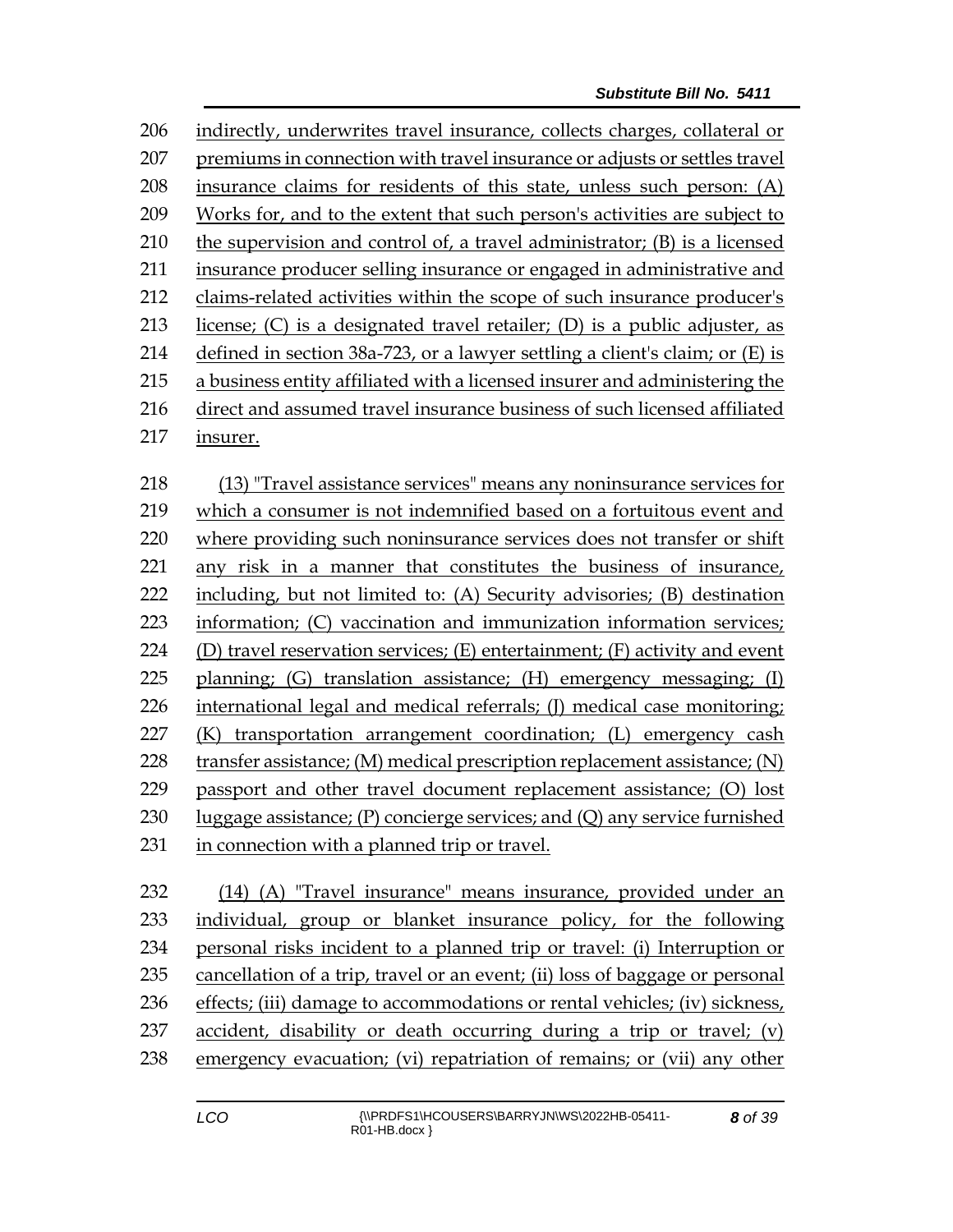contractual obligation to indemnify or pay a specified amount to a 240 traveler upon determinable contingencies that are related to travel and prescribed in regulations adopted by the commissioner pursuant to section 11 of this act. (B) "Travel insurance" does not include: (i) Major medical plans that provide comprehensive medical protection for a traveler with a trip or travel lasting longer than six months, including, but not limited to, a traveler working or residing outside of the United States as an expatriate; (ii) a product that requires a specific insurance producer 248 license; or (iii) a cancellation fee waiver. (15) "Travel protection plan" means a plan that includes travel insurance, travel assistance services or a cancellation fee waiver. **[**(4)**]** (16) "Travel retailer" means a business entity that makes, arranges or offers travel services. **[**; and**] [**(5) "Designated travel retailer" means a travel retailer designated by a limited lines travel insurance producer to offer and disseminate travel insurance to residents of this state on such producer's behalf. (b) (1) (A) Any individual or business entity that wishes to act as a limited lines travel insurance producer in this state may apply to the Insurance Commissioner for authorization to act as a limited lines travel insurance producer and to sell, solicit or negotiate travel insurance through an insurance company licensed or authorized to do business in 261 this state. Such application shall be submitted on such form and in such manner as prescribed by the commissioner and shall be accompanied by the fee required under section 38a-11. The commissioner shall not approve such application unless (i) the applicant has paid all applicable filing and licensing fees required under this title, and (ii) for an applicant that is a business entity, the employee designated pursuant to subparagraph (A) of subdivision (3) of this subsection and the president, secretary, treasurer and any other officer or individual who directs or controls the insurance operations of the applicant has complied with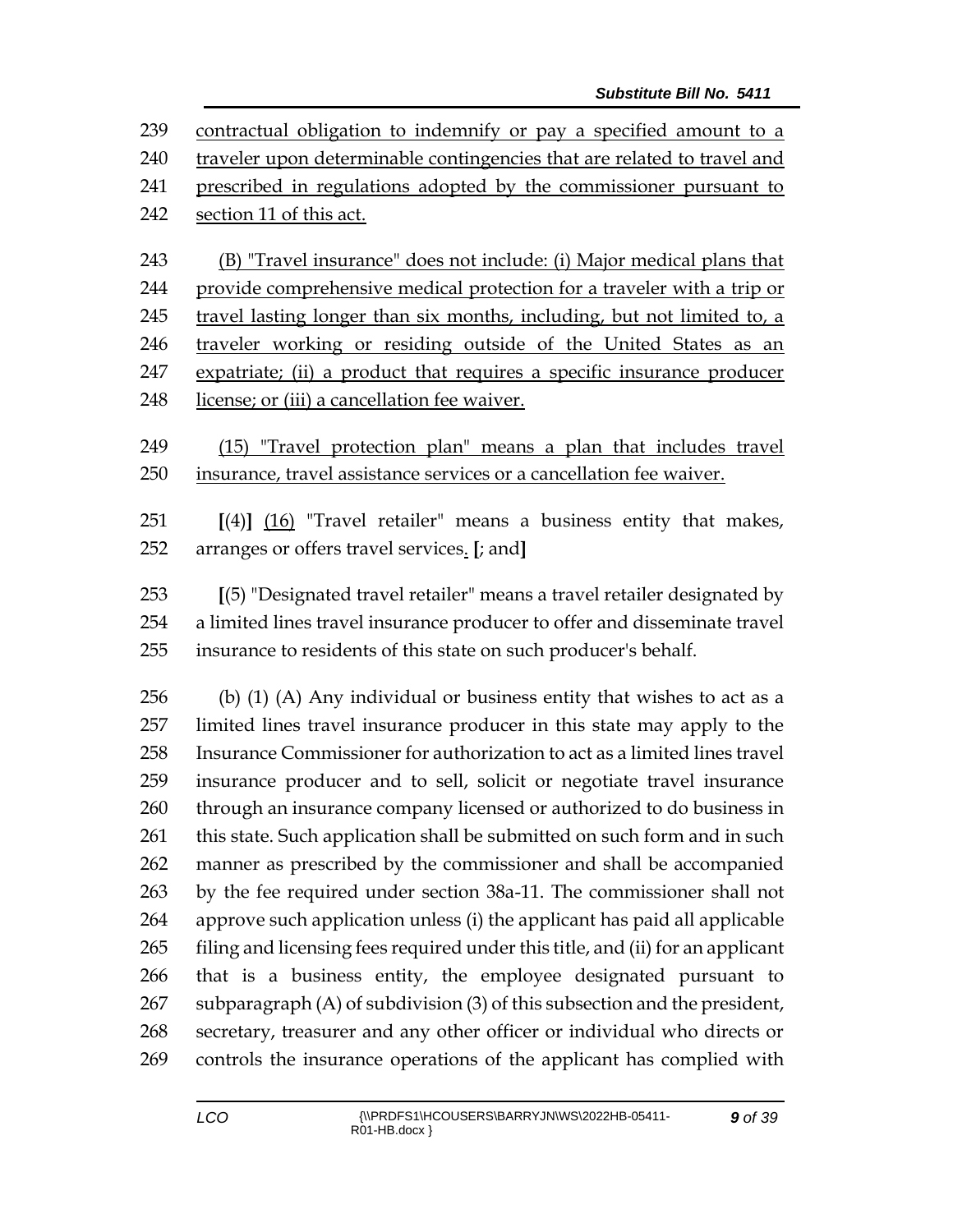any fingerprinting requirements applicable to insurance producers in the resident state of the applicant.

 (B) The commissioner may approve or deny such application. Any such authorization shall be in force until the commissioner suspends or revokes such authorization or the commissioner suspends, revokes or refuses to renew the individual's or insurance company's license or authorization to do business in this state.

 (2) Each limited lines travel insurance producer that is a business entity shall, at the time such application is approved by the commissioner, establish and maintain a registry, on a form prescribed by the commissioner, of its designated travel retailers. Such producer shall update the registry annually and shall include: (A) The name, address and contact information of each designated travel retailer; (B) the name, address and contact information of an officer or individual who directs or controls each designated travel retailer's operations; (C) the federal tax identification number of each designated travel retailer; and (D) a certification by such producer that the designated travel retailer has not engaged in conduct prohibited under 18 USC 1033, as amended from time to time. Upon request by the commissioner, a limited lines travel insurance producer shall make such registry available to the commissioner or the commissioner's designee for inspection and examination during the regular business hours of such limited lines travel insurance producer.

 (3) (A) Each limited lines travel insurance producer that is a business entity shall designate an employee, who is an insurance producer licensed in this state, as the individual responsible for the limited lines travel insurance producer's compliance with this section, including supervision of its designated travel retailers.

 (B) Each limited lines travel insurance producer that is a business entity shall be responsible for the acts of its designated travel retailers and shall use reasonable means to ensure each designated travel retailer's compliance with this section.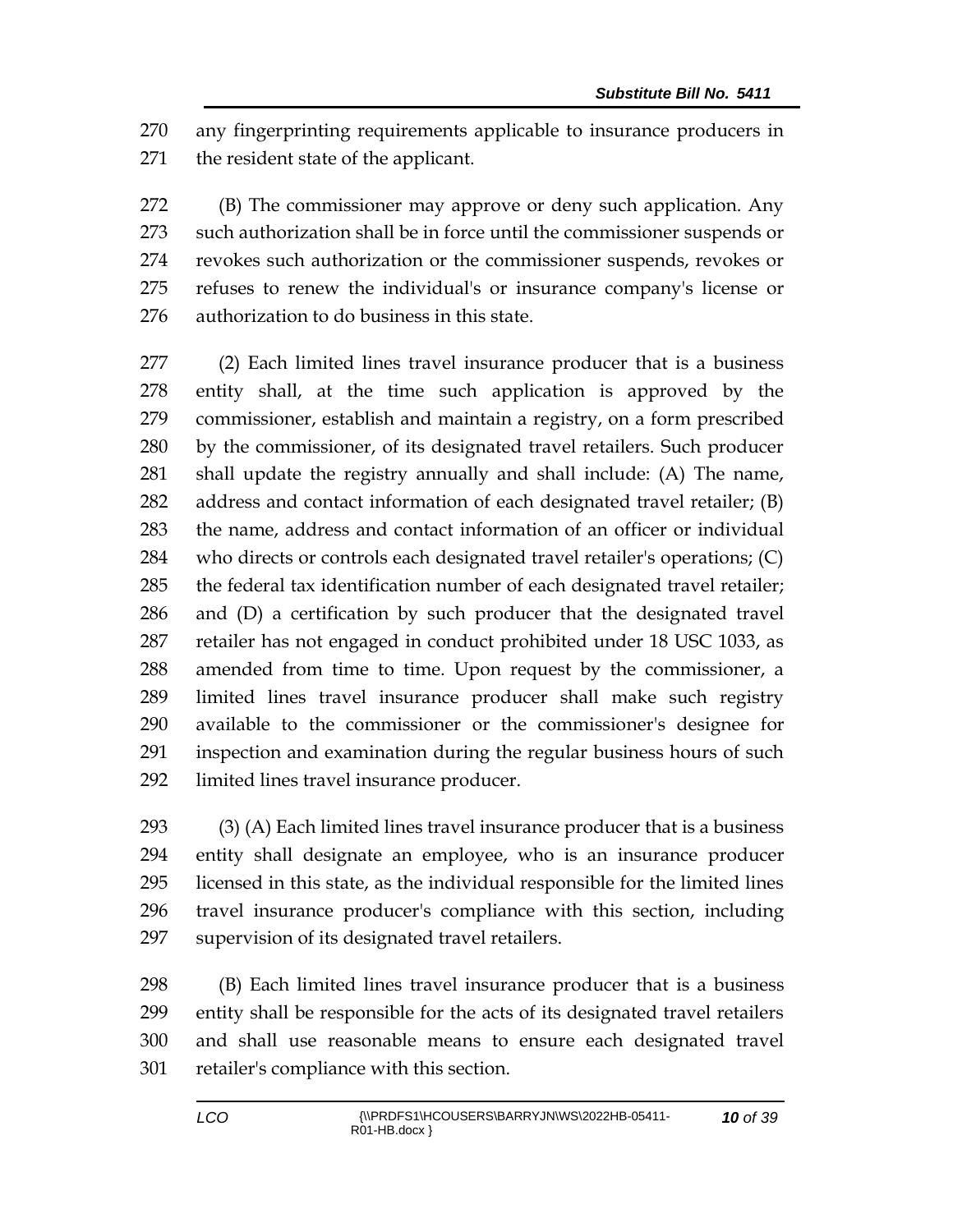(4) Each limited lines travel insurance producer that is a business entity shall require each employee and authorized representative of its designated travel retailers to receive instruction or training on the offer and dissemination of travel insurance. Such instruction or training may be subject to review by the commissioner and shall include, at a minimum, information about (A) the types of travel insurance offered through the travel retailer, (B) ethical sales practices, and (C) required disclosures to prospective insureds.

 (5) Each limited lines travel insurance producer that is a business entity or designated travel retailer shall provide to purchasers of a travel insurance policy: (A) A description or a copy of the material terms of such policy; (B) a description of the process for filing a claim under such policy; (C) a description of the process for the review or cancellation of such policy; and (D) the identity of and contact information for the insurance company issuing such policy and the limited lines travel insurance producer.

 (c) (1) A travel retailer that does not employ a licensed insurance producer or is not licensed or authorized to transact the business of insurance in this state may offer and disseminate travel insurance to residents of this state, if (A) it is a designated travel retailer, and (B) its travel insurance-related activities are limited to those authorized under this section.

 (2) A travel retailer shall make available to prospective insureds brochures or other written materials that: (A) Provide the identity of and contact information for the insurance company issuing the travel insurance policy and the limited lines travel insurance producer; (B) explain that the purchase of travel insurance is not required to purchase any other product or service from the travel retailer; and (C) explain that such travel retailer is permitted to provide general information about the travel insurance offered through the travel retailer, including a description of the coverage and price, but is not qualified or authorized to answer questions about the terms and conditions of such travel insurance or evaluate the adequacy of the prospective insured's existing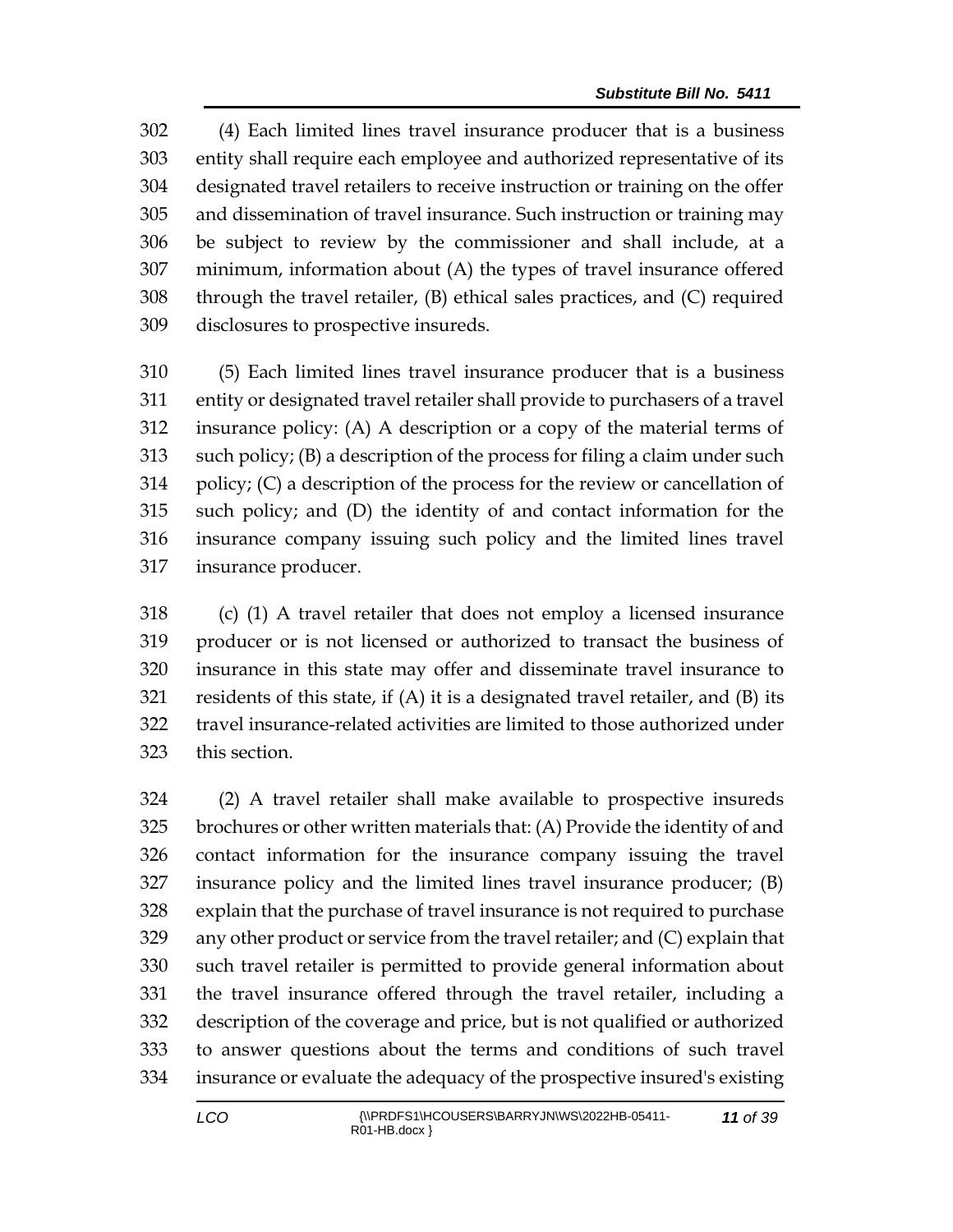insurance coverage.

 (3) A designated travel retailer may receive compensation from a limited lines travel insurance producer or the insurance company issuing a travel insurance policy for services related to the offer and dissemination of travel insurance as agreed to by such designated travel retailer and such limited lines travel insurance producer or insurance company.

 (4) An employee or authorized representative of a travel retailer shall not be required to be licensed as an insurance producer unless such employee or authorized representative: (A) Evaluates or interprets the terms, benefits or conditions of travel insurance offered by the travel retailer; (B) evaluates or provides advice regarding a prospective insured's existing insurance coverage; or (C) holds himself or herself out as a licensed insurance producer or an insurance expert.

 (d) (1) A violation of this section by a limited lines travel insurance producer shall be deemed an unfair or deceptive insurance practice under section 38a-816.

 (2) A violation of this section by a travel retailer shall be deemed an unfair or deceptive trade practice under subsection (a) of section 42- 110b.**]**

 Sec. 3. (NEW) (*Effective October 1, 2022*) (a) Travel insurance shall be classified and filed in this state, for the purposes of rates and forms, under an inland marine line of insurance, except if travel insurance provides coverage for sickness, accident, disability or death occurring during a trip or travel, either exclusively or in conjunction with related coverages of emergency evacuation or repatriation of remains, or incidental limited property and casualty benefits such as baggage or trip or travel cancellation, such travel insurance may be filed in this state under either an accident and health line of insurance or an inland marine line of insurance.

(b) The commissioner may prescribe eligibility and underwriting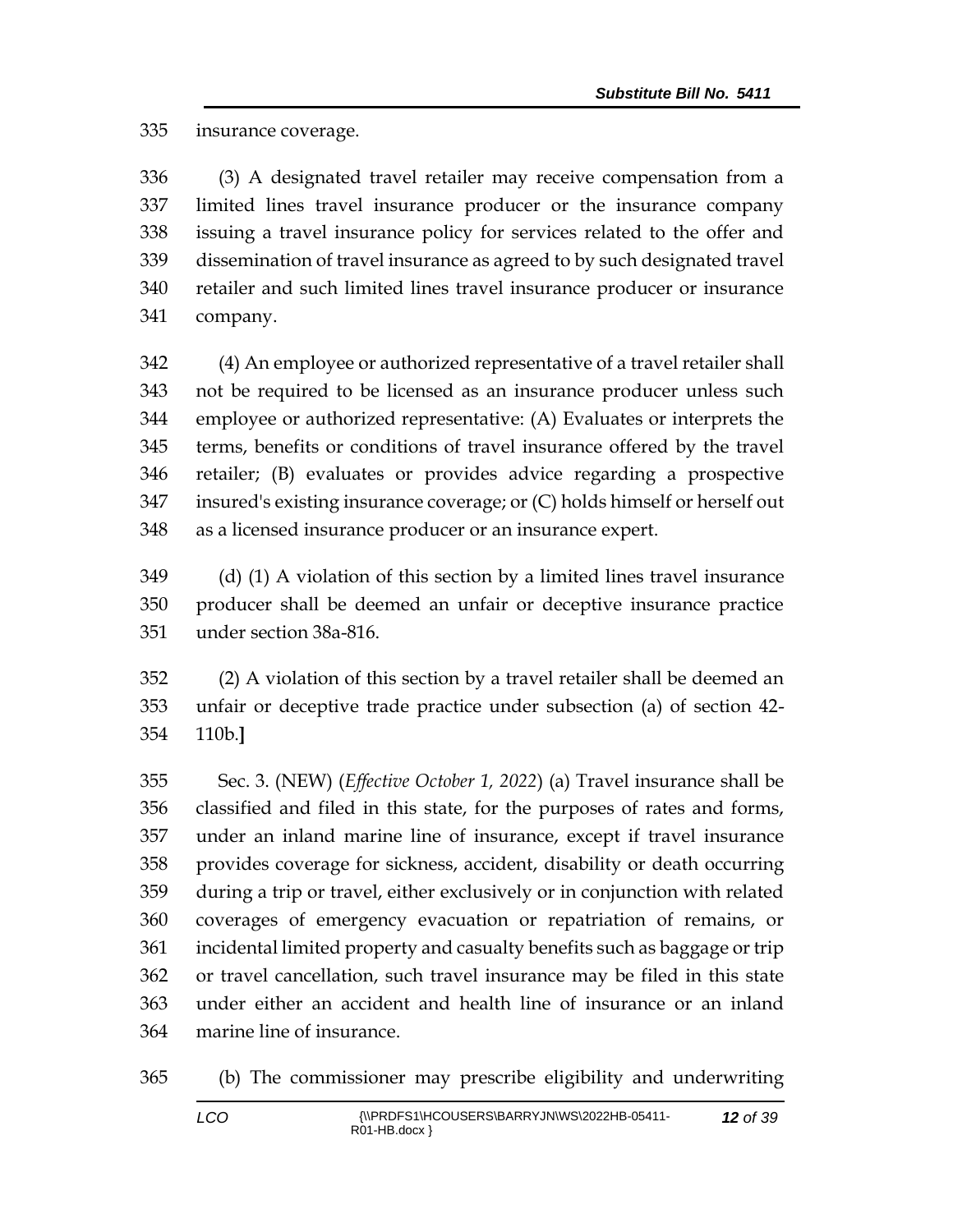standards for travel insurance, provided such standards are based on travel protection plans designed for individual or identified marketing or distribution channels and meet this state's underwriting standards for inland marine lines of insurance.

 Sec. 4. (NEW) (*Effective October 1, 2022*) (a) (1) Except as provided in subdivision (2) of this subsection, no individual or business entity shall act as a limited lines travel insurance producer, and no travel retailer shall act as a designated travel retailer, in this state except in accordance with the provisions of this section and sections 5, 7, 9 and 10 of this act.

 (2) Notwithstanding any provision of this section, each insurance producer licensed for a major line of authority in this state shall be deemed to have been authorized to sell, solicit and negotiate travel insurance in this state, and no insurance producer licensed for property and casualty insurance lines in this state shall be required to seek authorization to sell, solicit or negotiate travel insurance through an insurer licensed or authorized to do insurance business in this state.

 (b) (1) (A) Except as provided in subdivision (2) of subsection (a) of this section, any individual or business entity that wishes to act as a limited lines travel insurance producer in this state may apply to the commissioner for annual authorization to act as a limited lines travel insurance producer and to sell, solicit or negotiate travel insurance through an insurer licensed or authorized to do insurance business in this state. Such application shall be submitted on such form and in such manner as prescribed by the commissioner and shall be accompanied by the fee required under section 38a-11 of the general statutes, as amended by this act. The commissioner shall not approve such application unless: (i) The applicant has paid (I) all applicable filing fees and licensing fees required under title 38a of the general statutes, and (II) the licensing fee under section 38a-11 of the general statutes, as amended by this act, and (ii) for an applicant that is a business entity, the employee designated pursuant to subparagraph (A) of subdivision (3) of this subsection and the president, secretary, treasurer and any other officer or individual who directs or controls the insurance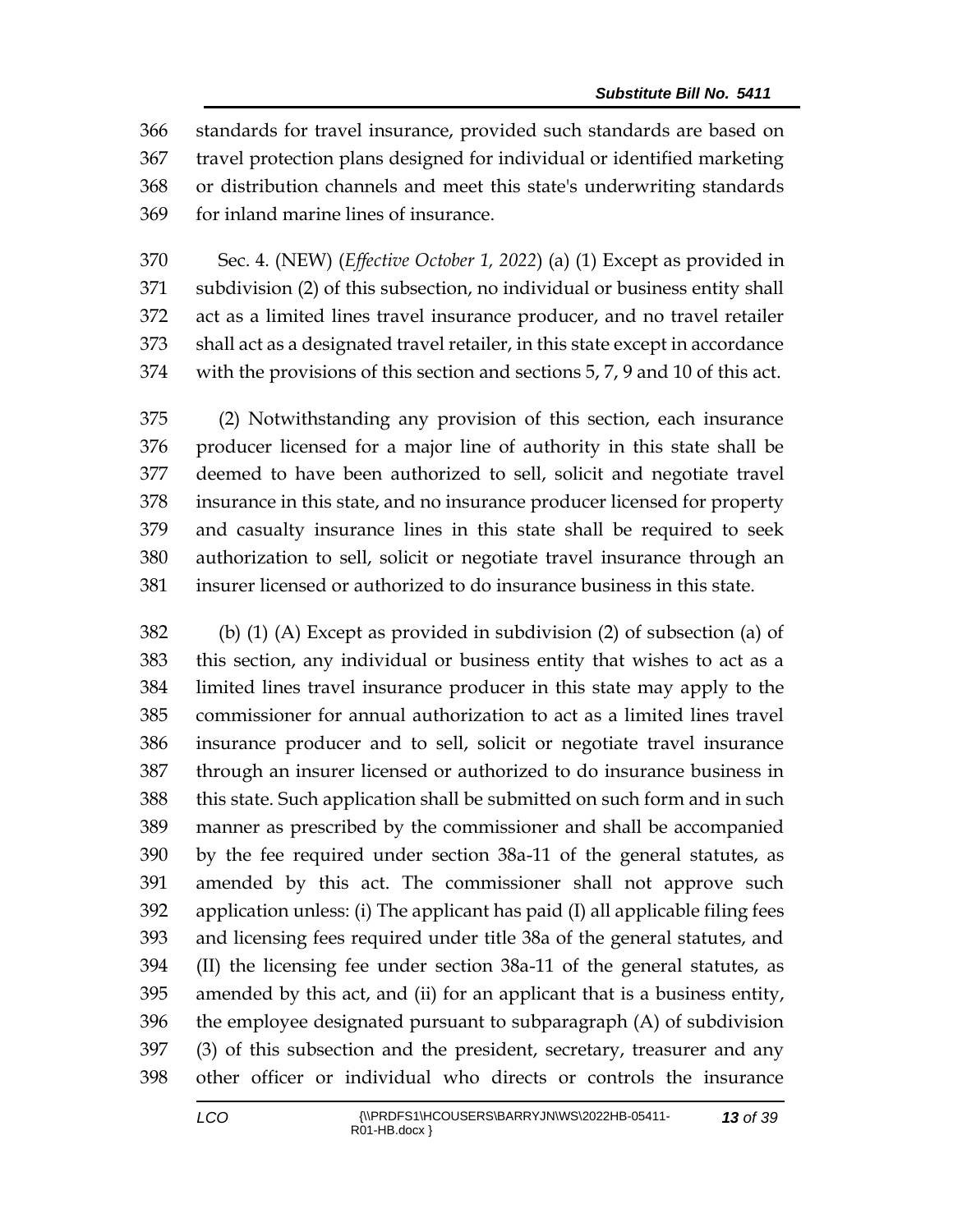operations of the applicant has complied with any fingerprinting requirements applicable to insurance producers in the resident state of the applicant.

 (B) The commissioner may approve or deny any application submitted pursuant to subparagraph (A) of this subdivision. Any authorization approved by the commissioner shall be in force until the day immediately preceding the anniversary date of such authorization, the date on which the commissioner suspends or revokes such authorization in accordance with the provisions of section 9 of this act or the commissioner suspends, revokes or refuses to renew the license of the insurer through which the limited lines travel insurance producer is selling, soliciting or negotiating travel insurance in this state, whichever first occurs.

 (2) Each limited lines travel insurance producer that is a business entity shall, at the time such application is approved by the commissioner, establish and maintain a registry, on a form prescribed by the commissioner, of its designated travel retailers. Such limited lines travel insurance producer shall update the registry annually and shall include: (A) The name, address and contact information of each designated travel retailer; (B) the name, address and contact information of an officer or individual who directs or controls each designated travel retailer's operations; (C) the federal tax identification number of each designated travel retailer; and (D) a certification by such limited lines travel insurance producer that the designated travel retailer has not engaged in conduct prohibited under 18 USC 1033, as amended from time to time. Upon request by the commissioner, a limited lines travel insurance producer shall make such registry available to the commissioner or the commissioner's designee for inspection and examination during the regular business hours of such limited lines travel insurance producer.

 (3) (A) Each limited lines travel insurance producer that is a business entity shall designate an employee, who is an insurance producer licensed in this state, as the individual responsible for the limited lines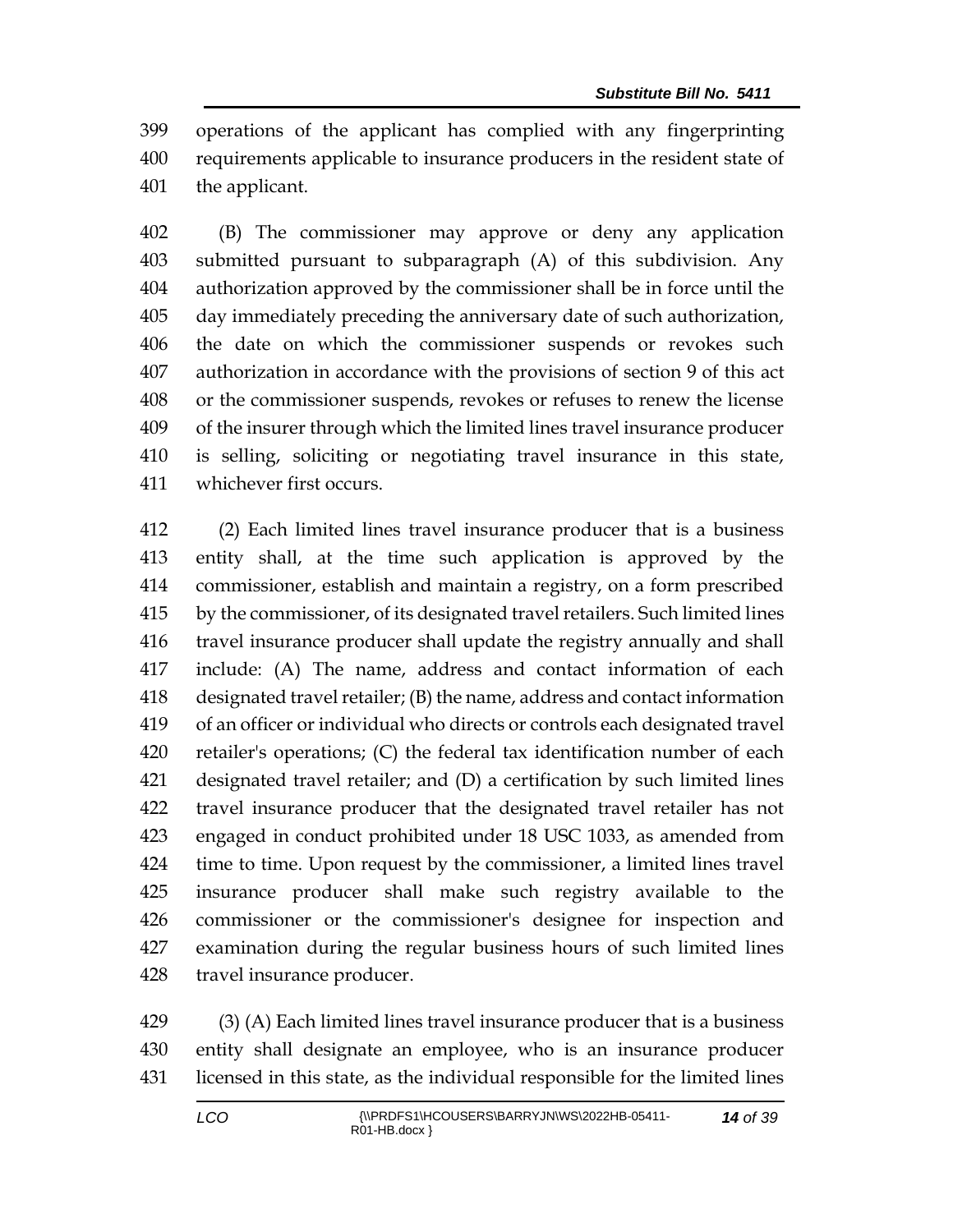travel insurance producer's compliance with this section and sections 5,

 7, 9 and 10 of this act, including supervision of its designated travel retailers.

 (B) Each limited lines travel insurance producer that is a business entity shall be responsible for the acts of such limited lines travel insurance producer's designated travel retailers and shall use reasonable means to ensure each designated travel retailer's compliance with this section and sections 5, 7, 9 and 10 of this act.

 (4) Each limited lines travel insurance producer that is a business entity shall require each employee and authorized representative of its designated travel retailers to receive instruction or training on the offer and dissemination of travel insurance. Such instruction or training may be subject to review by the commissioner and shall include, at a minimum, information about: (A) The types of travel insurance offered 446 through the designated travel retailer;  $(B)$  ethical sales practices; and  $(C)$ required disclosures to consumers.

 (5) Each limited lines travel insurance producer that is a business entity or designated travel retailer shall provide to purchasers of a policy of travel insurance: (A) A description or a copy of the material terms of such policy; (B) a description of the process for filing a claim under such policy; (C) a description of the process for the review or cancellation of such policy; and (D) the identity of and contact information for the insurer issuing such policy and the limited lines travel insurance producer.

 (c) (1) A travel retailer that does not employ a licensed insurance producer or is not licensed or authorized to transact the business of insurance in this state may offer and disseminate travel insurance to residents of this state, if: (A) Such travel retailer is a designated travel retailer, and (B) such designated travel retailer's travel insurance-related activities are limited to those authorized under this section.

(2) A designated travel retailer shall make available to consumers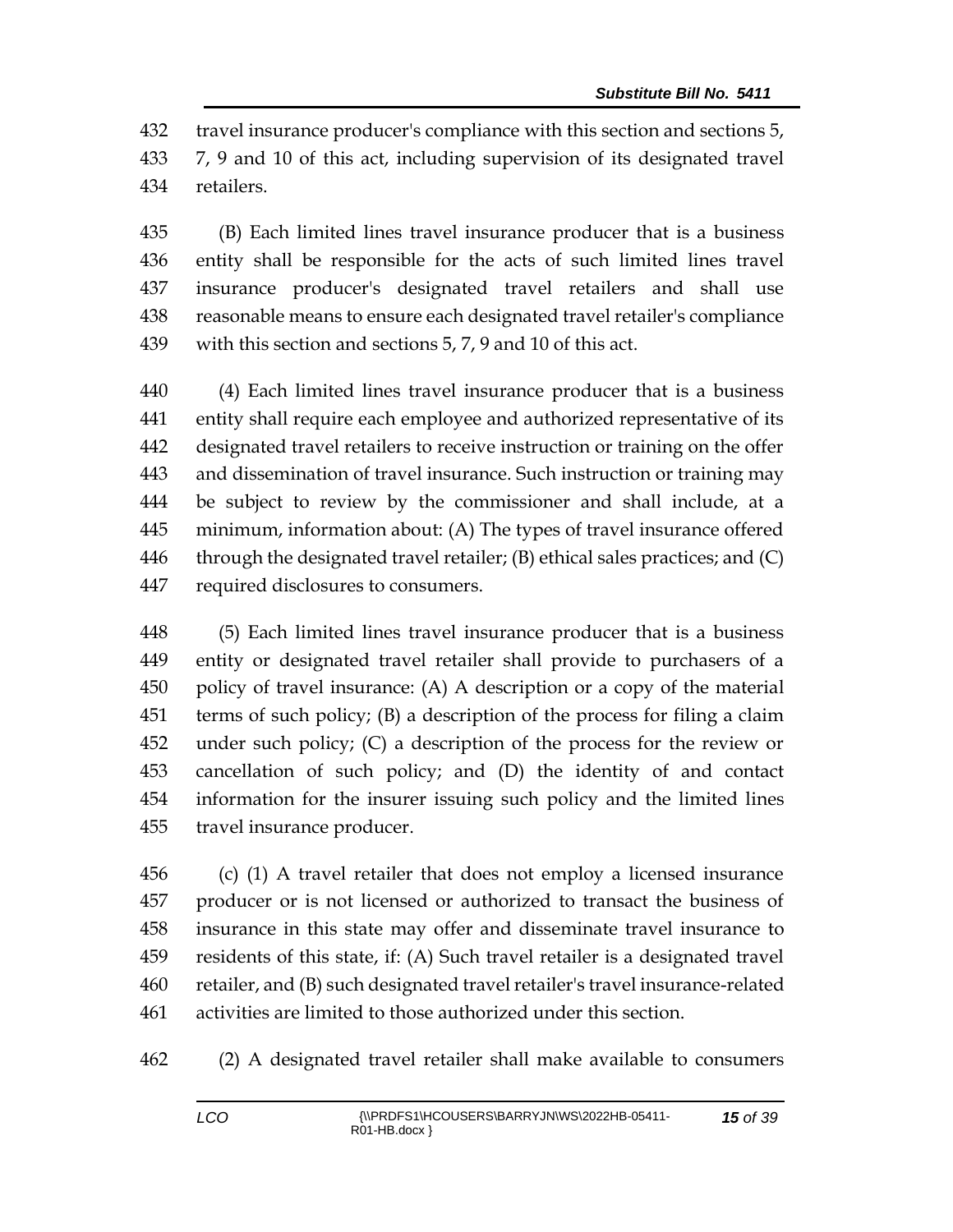brochures or other written materials that: (A) Provide the identity of, and contact information for, the insurer issuing the policy of travel insurance and the limited lines travel insurance producer; (B) explain that the purchase of travel insurance is not required to purchase any other product or service from the designated travel retailer; and (C) explain that such designated travel retailer is permitted to provide general information about the travel insurance offered through such designated travel retailer, including, but not limited to, a description of the coverage and price, but is not qualified or authorized to answer questions about the terms and conditions of such travel insurance or evaluate the adequacy of the consumer's existing insurance coverage.

 (3) A designated travel retailer may receive compensation from a limited lines travel insurance producer or the insurer issuing a policy of travel insurance for services related to the offer and dissemination of travel insurance as agreed to by such designated travel retailer and such limited lines travel insurance producer or insurer.

 (4) An employee or authorized representative of a travel retailer shall not be required to be licensed as an insurance producer unless such employee or authorized representative: (A) Evaluates or interprets the technical terms, benefits or conditions of travel insurance offered by the travel retailer; (B) evaluates or provides advice regarding a consumer's existing insurance coverage; or (C) holds himself or herself out as a licensed insurance producer or an insurance expert.

 Sec. 5. (NEW) (*Effective October 1, 2022*) (a) (1) All documents provided to a consumer prior to the purchase of a policy of travel insurance, including, but not limited to, sales materials, advertising materials and marketing materials, shall be consistent with the policy of travel insurance, including, but not limited to, forms, endorsements, policies, rate filings and certificates of insurance.

 (2) If a policy or certificate of travel insurance contains any preexisting condition exclusion, information concerning, and an opportunity to learn more about, such preexisting condition exclusion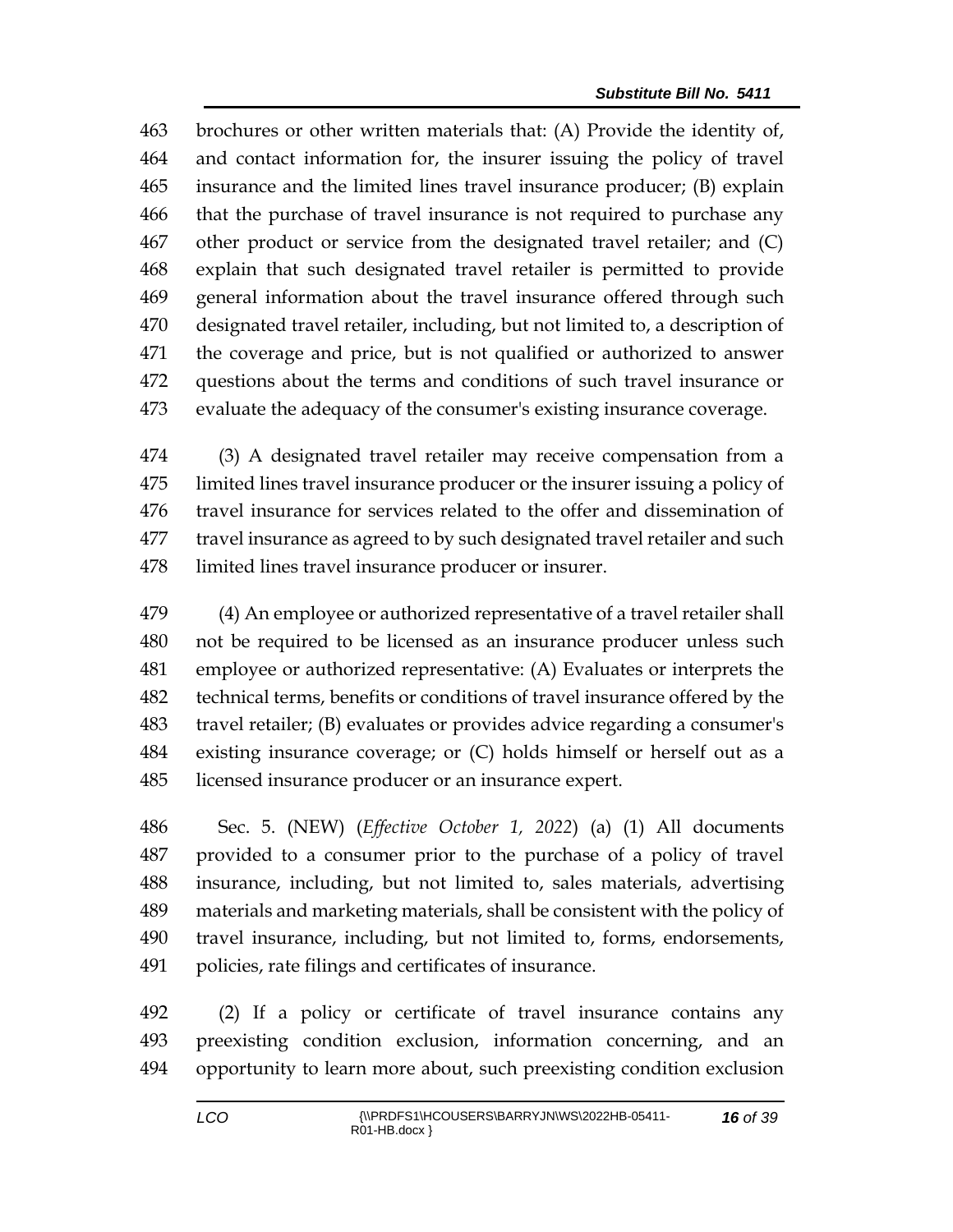shall be provided to a consumer at any time prior to the time that the consumer purchases such policy or certificate of travel insurance, and any such preexisting condition exclusion shall be provided to a consumer in the fulfillment materials for a travel protection plan that includes travel insurance.

 (3) (A) If a consumer purchases a travel protection plan in this state, the following shall be provided to the consumer as soon as practicable following the time that such consumer purchases such travel protection plan:

(i) The fulfillment materials for such travel protection plan;

 (ii) A description, or a copy of, the material terms of any travel insurance coverage included in such travel protection plan;

 (iii) A description of the process for filing a claim under any travel insurance coverage included in such travel protection plan;

 (iv) A description of the process for review or cancellation of any travel insurance coverage included in such travel protection plan; and

 (v) The identity of, and contact information for, the insurer issuing any travel insurance coverage included in such travel protection plan.

 (B) Unless a consumer insured under travel insurance coverage included in a travel protection plan departs on a covered trip or travel, or files a claim under such coverage, the consumer may cancel such travel insurance coverage and receive a full refund of the travel protection plan price from the date that such consumer purchased such travel protection plan until at least:

 (i) Fifteen days following the date of delivery of such travel protection plan's fulfillment materials by mail; or

 (ii) Ten days following the date of delivery of such travel protection plan's fulfillment materials by any means other than mail.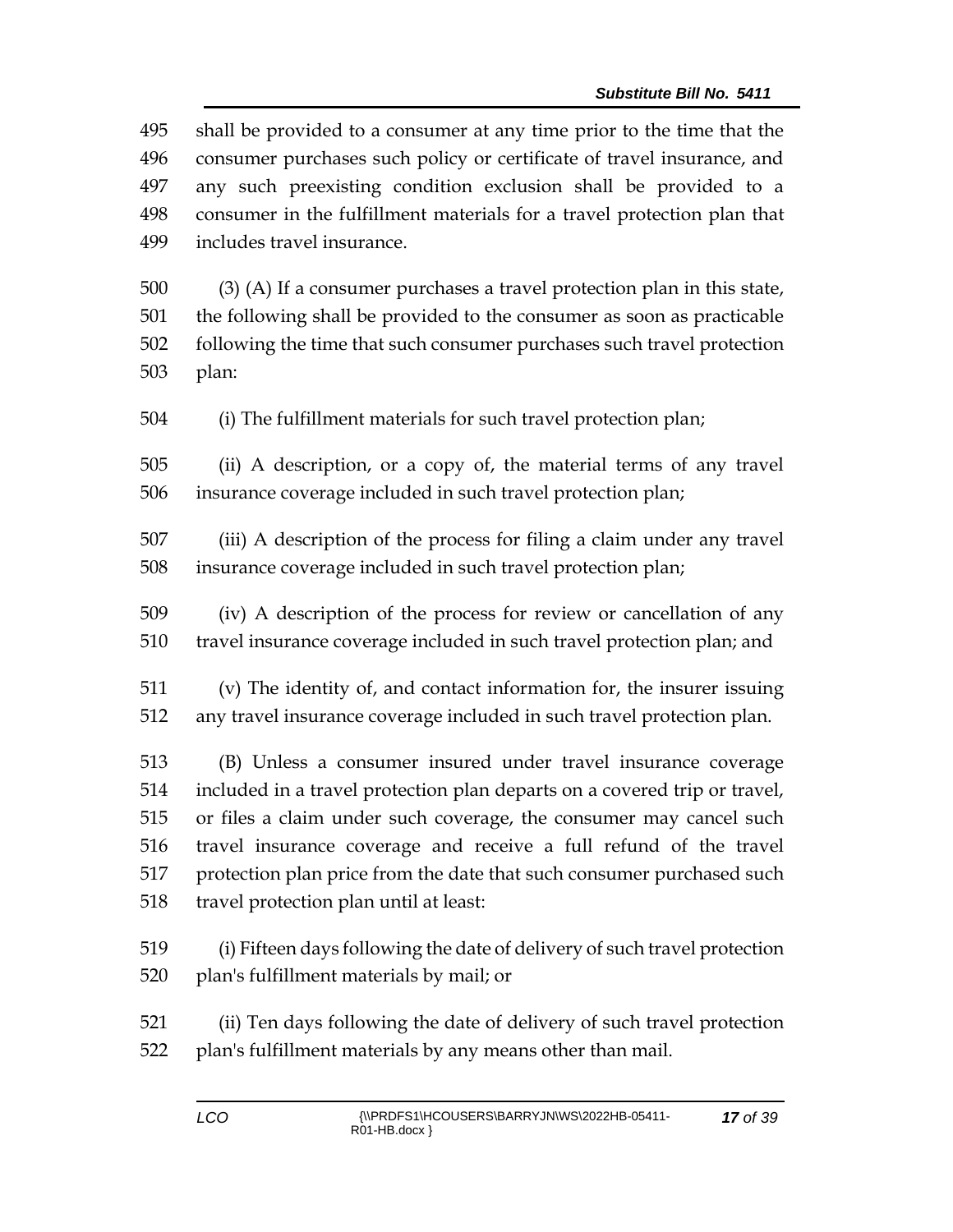(4) The fulfillment materials for a travel protection plan, and the documents concerning any travel insurance coverage included in the travel protection plan, shall disclose whether the travel insurance coverage included in such travel protection plan is primary or secondary to other applicable coverage.

 (b) No person offering, soliciting or negotiating travel insurance or travel protection plans to consumers in this state on an individual or group basis may do so by using a negative option or opt-out, which would require a consumer to take an affirmative action to deselect travel insurance coverage, by, for example, unchecking a box on an electronic form, when the consumer purchases a trip or travel package.

 Sec. 6. (NEW) (*Effective October 1, 2022*) (a) No person shall act as, or hold itself out to be, a travel administrator in this state unless such person is:

 (1) An insurance producer licensed for property and casualty insurance lines in this state;

 (2) A managing general agent, as defined in section 38a-90a of the general statutes, that is licensed as an insurance producer and holds an appointment by an insurer in this state; or

 (3) A third-party administrator licensed pursuant to section 38a-720j of the general statutes.

 (b) Each insurer shall be responsible for the conduct of each travel administrator administering travel insurance in this state underwritten by such insurer, and shall ensure that each such travel administrator maintains, and makes available to the commissioner upon request, all books and records concerning such insurer.

 Sec. 7. (NEW) (*Effective October 1, 2022*) A travel protection plan may be offered to a consumer in this state for a single price reflecting any combined features offered by the travel protection plan if: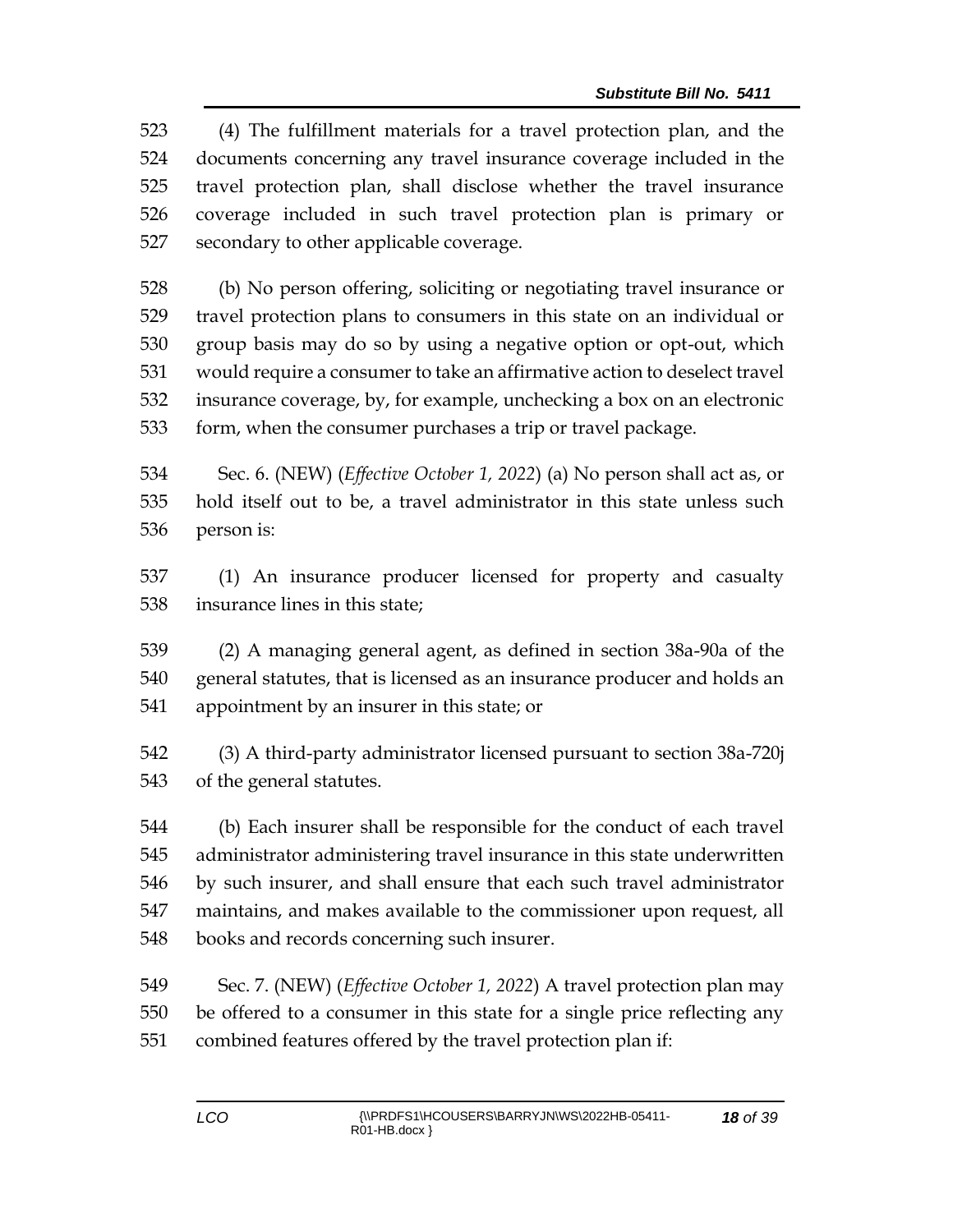(1) Such travel protection plan:

 (A) Discloses to the consumer, at or before the time of purchase, that such travel protection plan includes travel insurance, travel assistance services and cancellation fee waivers, as applicable, and that such consumer may obtain additional information regarding the individual features and pricing of such travel insurance, travel assistance services and cancellation fee waivers, as applicable; and

 (B) Provides to the consumer, at or before the time of purchase, an opportunity to obtain the additional information described in subparagraph (A) of this subdivision; and

(2) The fulfillment materials for such travel protection plan:

 (A) Describe and delineate the travel insurance, travel assistance services and cancellation fee waivers, if any, in such travel protection plan; and

 (B) Include any required disclosure concerning the travel insurance coverage included in such travel protection plan, if any, and the contact information for the persons providing the travel assistance services and cancellation fee waivers included in such travel protection plan, if any.

 Sec. 8. (NEW) (*Effective October 1, 2022*) (a) (1) Except as provided in subdivision (2) of this subsection, travel insurance written by a domestic insurer shall be subject to the tax imposed under section 12-202 of the general statutes, and travel insurance written by an alien insurer or foreign insurer shall be subject to the tax imposed under section 12-210 of the general statutes, for travel insurance premiums paid by:

 (A) The primary policyholder of an individual policy of travel insurance if such primary policyholder is a resident of this state;

 (B) The primary certificate holder of a policy of group travel insurance if such primary certificate holder is a resident of this state; or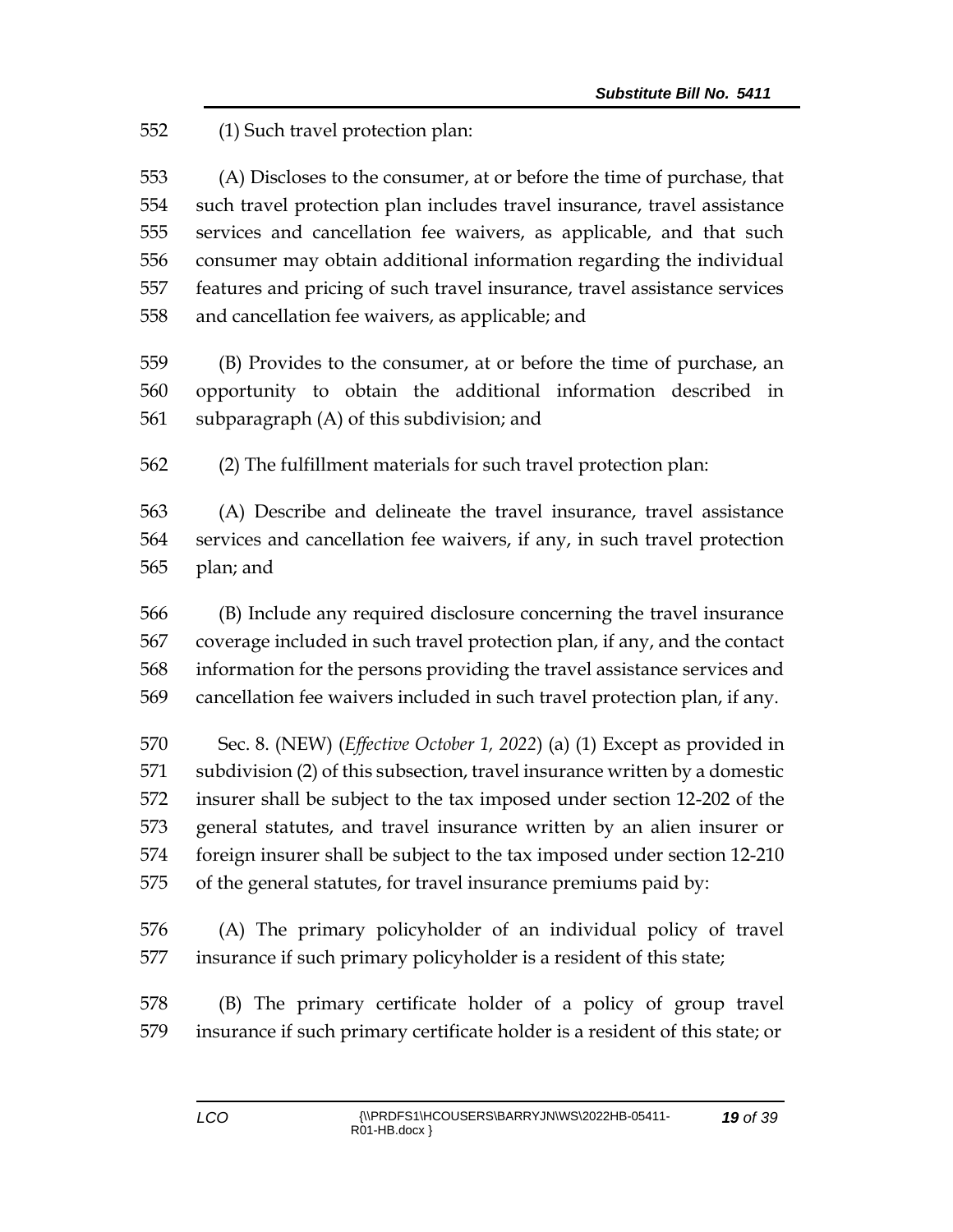(C) A policyholder of a blanket travel insurance policy if the policyholder is a resident of this state, maintains such policyholder's principal place of business in this state or an affiliate or subsidiary of such policyholder maintains such affiliate's or subsidiary's principal place of business in this state.

 (2) If a domestic insurer, alien insurer or foreign insurer that writes a blanket travel insurance policy described in subparagraph (C) of subdivision (1) of this subsection is subject to rules across multiple taxing jurisdictions that permit such insurer to allocate premiums across such jurisdictions on an apportioned basis and in a reasonable and equitable manner, such insurer's liability under said subparagraph shall be subject to such premium allocation.

 (b) Each domestic insurer, alien insurer and foreign insurer that is subject to the provisions of subsection (a) of this section shall:

 (1) Document the state in which each primary policyholder, primary certificate holder, policyholder, affiliate or subsidiary described in subsection (a) of this section maintains such primary policyholder's, primary certificate holder's, policyholder's, affiliate's or subsidiary's primary residence or principal place of business, as applicable; and

(2) Report as premium only the amount allocable to travel insurance.

 Sec. 9. (NEW) (*Effective October 1, 2022*) (a) The commissioner may suspend, revoke or refuse to issue or renew authorization to act as a limited lines travel insurance producer, or prohibit a travel retailer from acting as a designated travel retailer, in this state or may levy a civil penalty in accordance with the provisions of title 38a of the general statutes, or may take any combination of such actions, for any one or more of the following causes:

 (1) For a limited lines travel insurance producer, providing incorrect, misleading, incomplete or materially untrue information to the commissioner in an application for authorization to act as a limited lines travel insurance producer;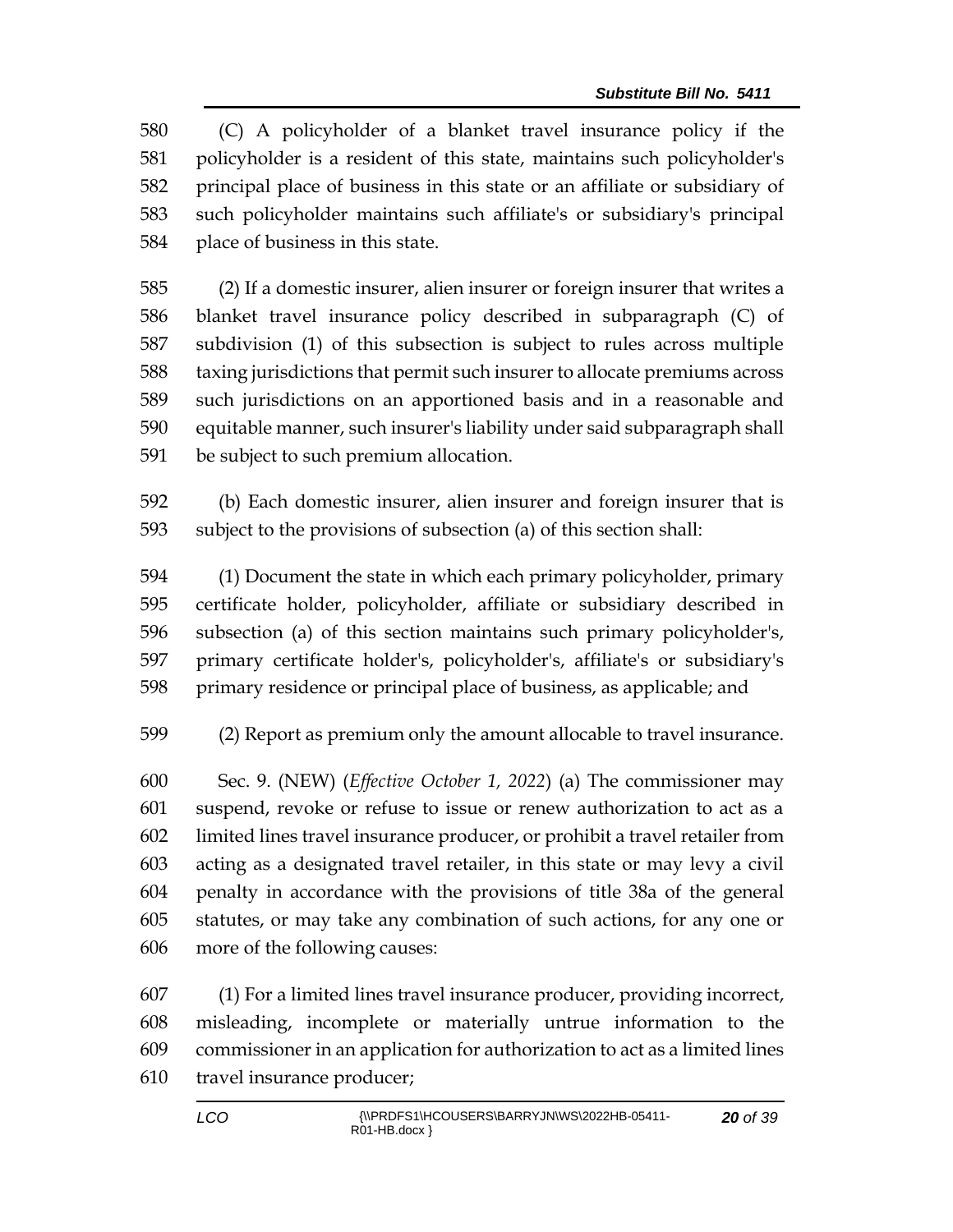(2) Violating any insurance law, or violating any regulation, subpoena or order of the commissioner or of another state's insurance commissioner;

 (3) For a limited lines travel insurance producer, obtaining or attempting to obtain authorization from the commissioner to act as a limited lines travel insurance producer through misrepresentation or fraud;

 (4) Improperly withholding, misappropriating or converting any moneys or properties received in the course of doing business in this state;

 (5) Intentionally misrepresenting the terms of actual or proposed travel insurance coverage or an application for such coverage;

(6) Having been convicted of a felony;

 (7) Having admitted or been found to have committed any insurance unfair trade practice or fraud;

 (8) Using fraudulent, coercive or dishonest practices, or demonstrating incompetence, untrustworthiness or financial irresponsibility in the conduct of business in this state or elsewhere;

 (9) For a limited lines travel insurance producer, having authorization to act as a limited lines travel insurance producer, or its equivalent, denied, suspended or revoked in any other state, province, district or territory;

 (10) Forging another's name to an application for travel insurance coverage or to any document related to a travel insurance transaction;

 (11) Failing to comply with an administrative or court order imposing a child support obligation; or

 (12) Failing to pay income tax pursuant to chapter 229 of the general statutes or comply with any administrative or court order directing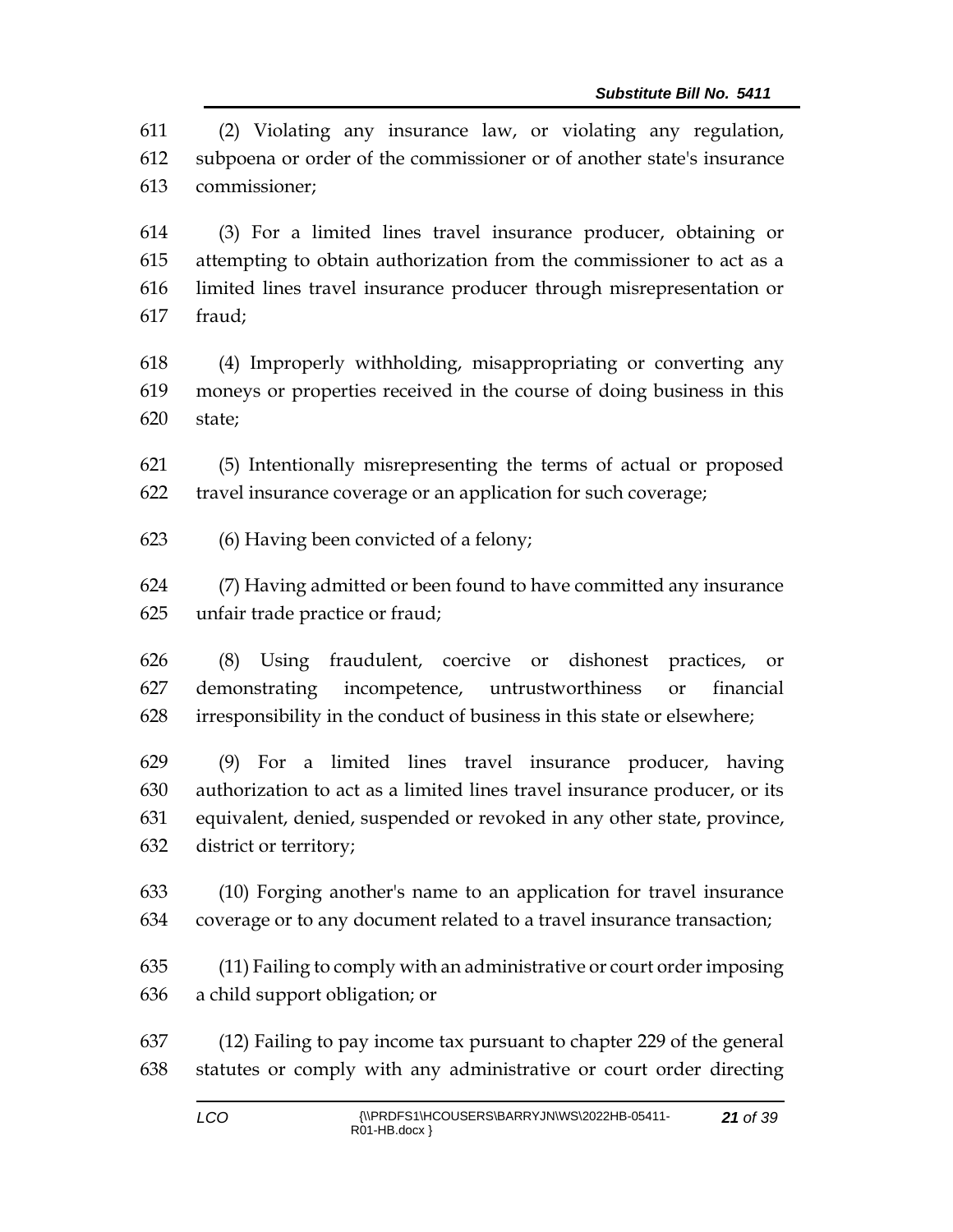payment of state income tax.

 (b) If the action by the commissioner is to refuse to renew authorization to act as a limited lines travel insurance producer or to deny an application for an authorization to act as a limited lines travel insurance producer, the commissioner shall notify the applicant or limited lines travel insurance producer, as applicable, and advise, in writing, the applicant or limited lines travel insurance producer, as applicable, of the reason for the commissioner's denial or refusal to renew such authorization. The applicant or limited lines travel insurance producer, as applicable, may make written demand upon the commissioner, not later than thirty days after the notice, for a hearing before the commissioner to determine the reasonableness of the commissioner's action. The hearing shall be held not later than twenty days after receipt of such request and shall be held in accordance with section 38a-19 of the general statutes.

 (c) A business entity's authority to act as a limited lines travel insurance producer or designated travel retailer in this state may be suspended, revoked or refused if the commissioner finds, after a hearing, that an individual employee's or authorized representative's violation was known or should have been known by one or more of the partners, officers or managers acting on behalf of the business entity and the violation was neither reported to the commissioner nor was any corrective action taken.

 (d) The commissioner shall retain the authority to enforce the provisions of, and impose any penalty or remedy authorized by, any provision of title 38a of the general statutes against any person who is under investigation for or charged with a violation of title 38a of the general statutes even if the person's license, authorization, designation or registration has been surrendered or has lapsed by operation of law.

 Sec. 10. (NEW) (*Effective October 1, 2022*) (a) Except as provided in subsections (b) and (c) of this section, each of the following shall be deemed an unfair or deceptive insurance practice under section 38a-816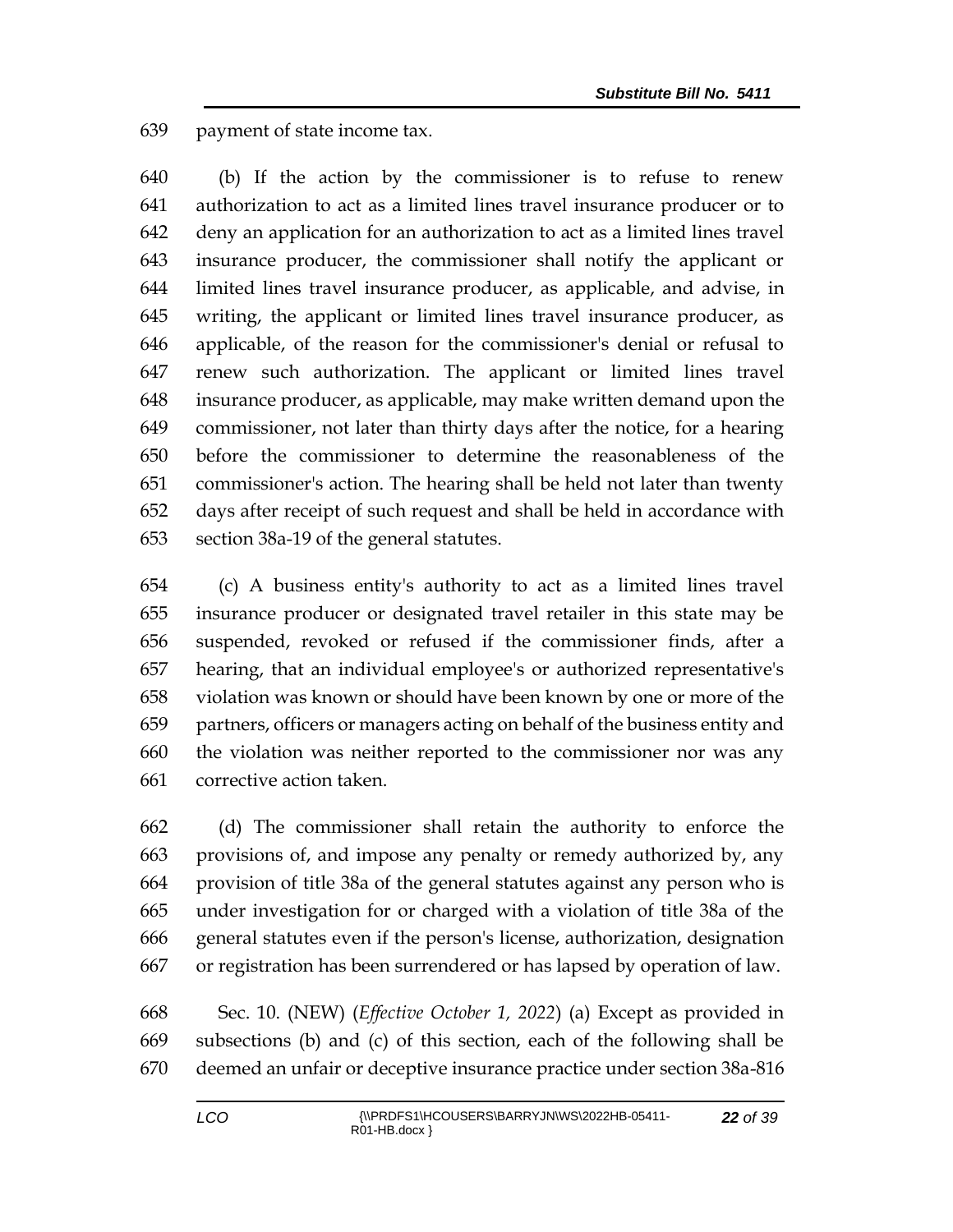of the general statutes:

 (1) Any violation of a provision of section 4, 5, 7 or 9 of this act by a limited lines travel insurance producer if such provision is applicable to the limited lines travel insurance producer;

 (2) Any violation of a provision of section 6 or 8 of this act by an insurer if such provision is applicable to such insurer;

 (3) Offering or selling a policy of travel insurance in this state that is never required to pay a claim; and

 (4) Representing to a consumer that coverage under a blanket travel insurance policy is provided free of charge.

 (b) Except as provided in subsection (c) of this section, each of the following shall be deemed an unfair or deceptive trade practice under subsection (a) of section 42-110b of the general statutes:

 (1) Any violation of a provision of section 4, 5, 7 or 9 of this act by a travel retailer or designated travel retailer if such provision is applicable to the travel retailer or designated travel retailer; and

 (2) Any violation of a provision of section 6 of this act by a travel administrator if such provision is applicable to the travel administrator.

 (c) It shall not be an unfair or deceptive insurance practice under section 38a-816 of the general statutes or an unfair or deceptive trade practice under subsection (a) of section 42-110b of the general statutes:

 (1) If a consumer's destination jurisdiction requires insurance coverage, to require the consumer to choose one of the following options as a precondition to purchasing a trip or travel package:

 (A) Purchasing the coverage required by such destination jurisdiction through the designated travel retailer or limited lines travel insurance producer supplying the trip or travel package; or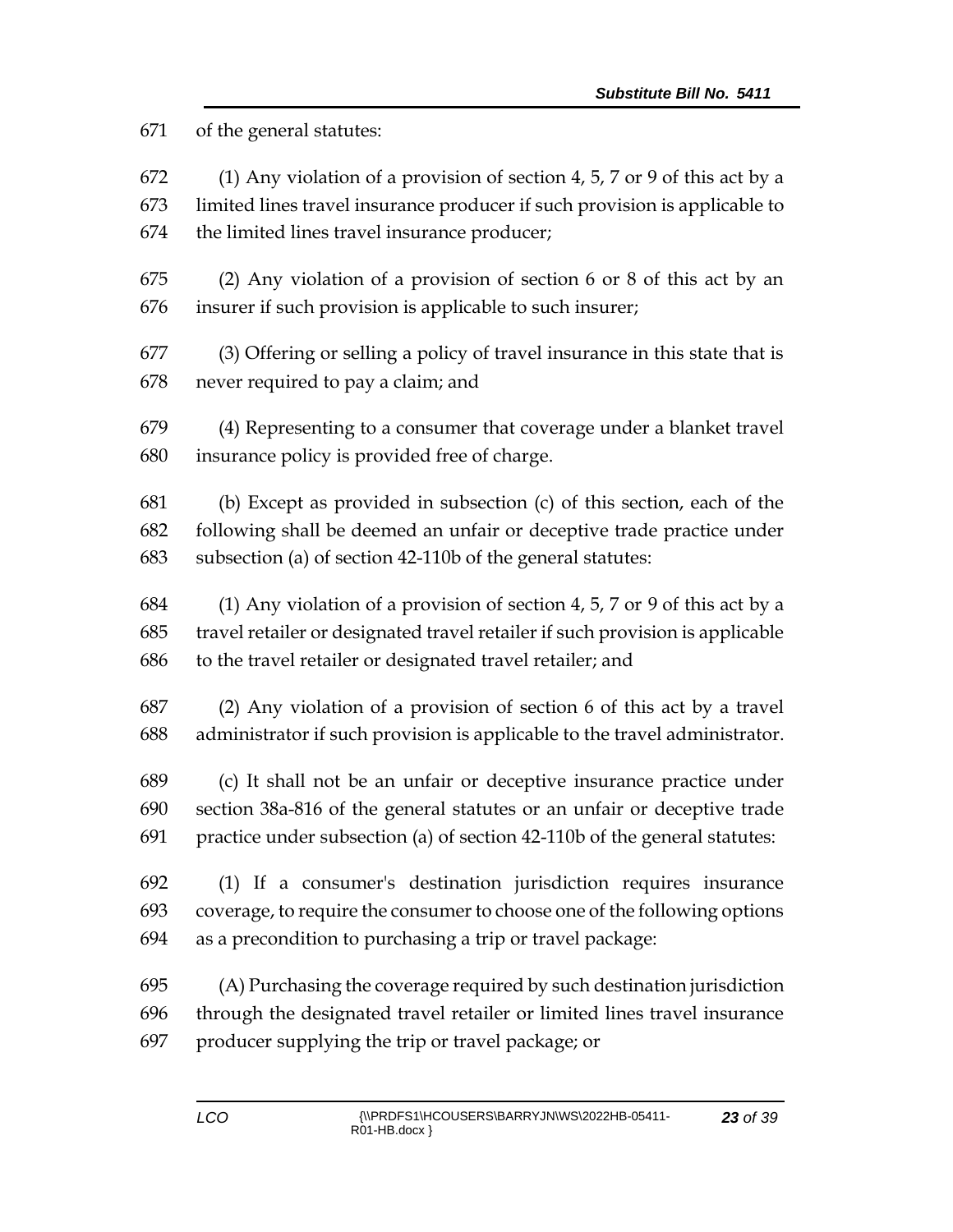(B) Agreeing to obtain and provide proof of coverage that meets the destination jurisdiction's requirements prior to the time that the consumer departs for such trip or travel; or

 (2) If travel insurance coverage is directly marketed to a consumer through an insurer's Internet web site or an aggregator web site and the consumer may access all provisions of such travel insurance coverage by electronic means, and an accurate summary or short description of such travel insurance coverage is provided on the insurer's Internet web site or aggregator web site.

 Sec. 11. (NEW) (*Effective October 1, 2022*) The commissioner shall adopt regulations, in accordance with chapter 54 of the general statutes, to implement the provisions of section 38a-398 of the general statutes, as amended by this act, and sections 3 to 10, inclusive, of this act.

 Sec. 12. Subsection (a) of section 38a-11 of the general statutes is repealed and the following is substituted in lieu thereof (*Effective October 1, 2022*):

 (a) The commissioner shall demand and receive the following fees: (1) For the annual fee for each license issued to a domestic insurance company, two hundred dollars; (2) for receiving and filing annual reports of domestic insurance companies, fifty dollars; (3) for filing all documents prerequisite to the issuance of a license to an insurance company, two hundred twenty dollars, except that the fee for such filings by any health care center, as defined in section 38a-175, shall be one thousand three hundred fifty dollars; (4) for filing any additional paper required by law, thirty dollars; (5) for each certificate of valuation, organization, reciprocity or compliance, forty dollars; (6) for each certified copy of a license to a company, forty dollars; (7) for each certified copy of a report or certificate of condition of a company to be filed in any other state, forty dollars; (8) for amending a certificate of authority, two hundred dollars; (9) for each license issued to a rating organization, two hundred dollars. In addition, insurance companies shall pay any fees imposed under section 12-211; (10) a filing fee of fifty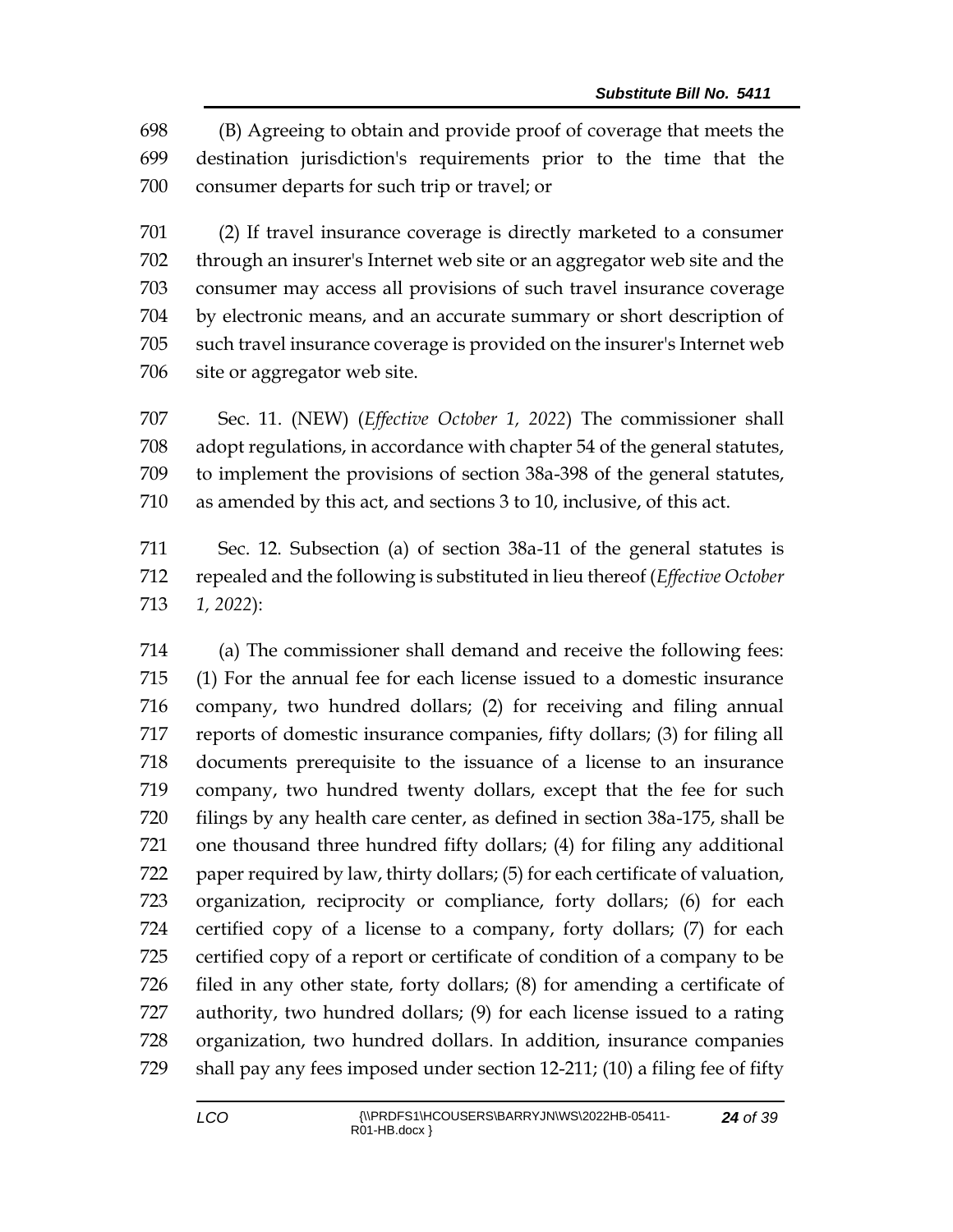dollars for each initial application for a license made pursuant to section 38a-769; (11) with respect to insurance agents' appointments: (A) A filing fee of fifty dollars for each request for any agent appointment, except that no filing fee shall be payable for a request for agent appointment by an insurance company domiciled in a state or foreign country which does not require any filing fee for a request for agent appointment for a Connecticut insurance company; (B) a fee of one hundred dollars for each appointment issued to an agent of a domestic insurance company or for each appointment continued; and (C) a fee of eighty dollars for each appointment issued to an agent of any other insurance company or for each appointment continued, except that (i) no fee shall be payable for an appointment issued to an agent of an insurance company domiciled in a state or foreign country which does not require any fee for an appointment issued to an agent of a Connecticut insurance company, and (ii) the fee shall be twenty dollars for each appointment issued or continued to an agent of an insurance company domiciled in a state or foreign country with a premium tax rate below Connecticut's premium tax rate; (12) with respect to insurance producers: (A) An examination fee of fifteen dollars for each examination taken, except when a testing service is used, the testing service shall pay a fee of fifteen dollars to the commissioner for each examination taken by an applicant; (B) a fee of eighty dollars for each license issued; (C) a fee of eighty dollars per year, or any portion thereof, for each license renewed; and (D) a fee of eighty dollars for any license renewed under the transitional process established in section 38a-784; (13) with respect to public adjusters: (A) An examination fee of fifteen dollars for each examination taken, except when a testing service is used, the testing service shall pay a fee of fifteen dollars to the commissioner for each examination taken by an applicant; and (B) a fee of two hundred fifty dollars for each license issued or renewed; (14) with respect to casualty claims adjusters: (A) An examination fee of twenty dollars for each examination taken, except when a testing service is used, the testing service shall pay a fee of twenty dollars to the commissioner for each examination taken by an applicant; (B) a fee of eighty dollars for each license issued or renewed; and (C) the expense of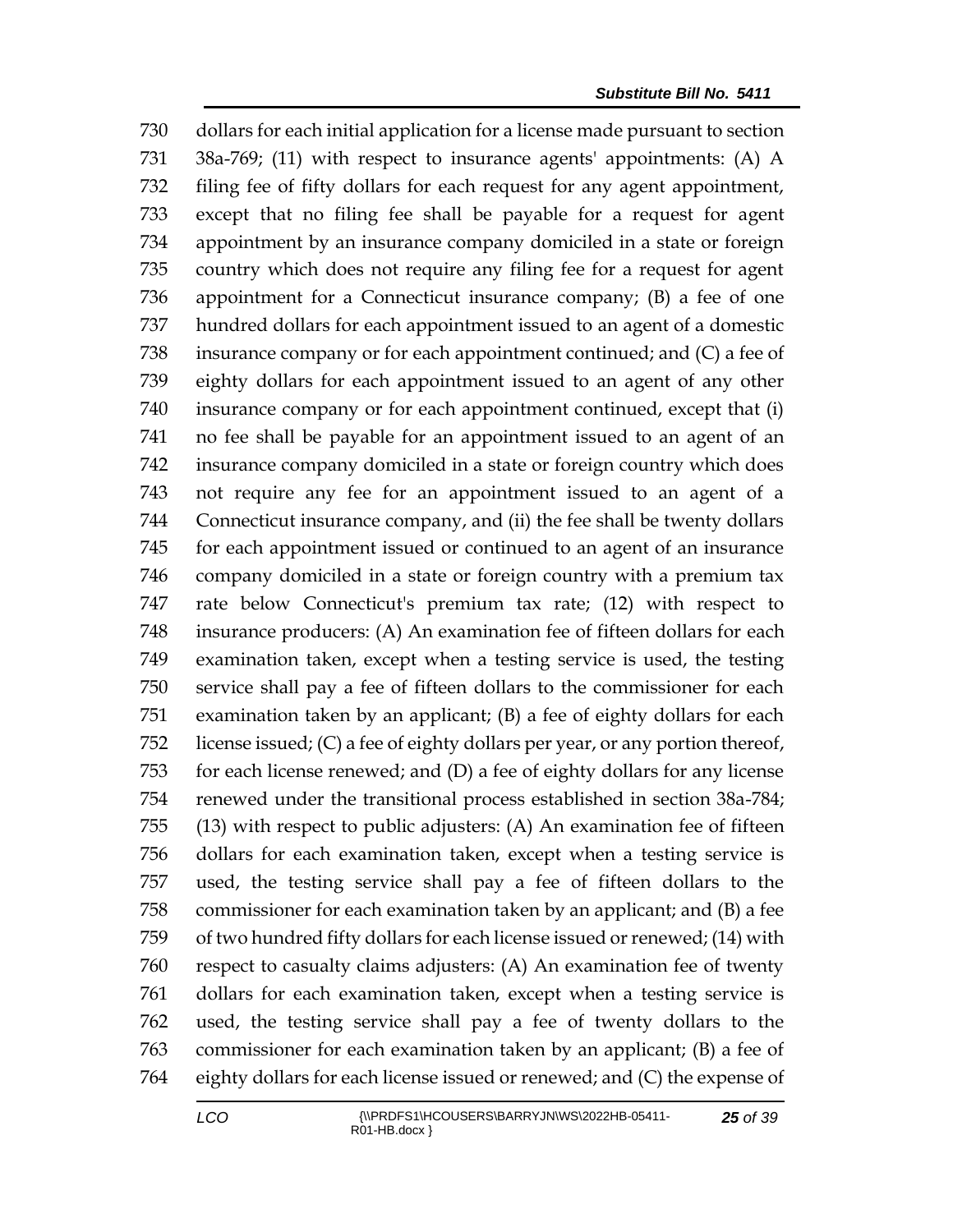any examination administered outside the state shall be the responsibility of the entity making the request and such entity shall pay to the commissioner two hundred dollars for such examination and the actual traveling expenses of the examination administrator to administer such examination; (15) with respect to motor vehicle physical damage appraisers: (A) An examination fee of eighty dollars for each examination taken, except when a testing service is used, the testing service shall pay a fee of eighty dollars to the commissioner for each examination taken by an applicant; (B) a fee of eighty dollars for each license issued or renewed; and (C) the expense of any examination administered outside the state shall be the responsibility of the entity making the request and such entity shall pay to the commissioner two hundred dollars for such examination and the actual traveling expenses of the examination administrator to administer such examination; (16) with respect to certified insurance consultants: (A) An examination fee of twenty-six dollars for each examination taken, except when a testing service is used, the testing service shall pay a fee of twenty-six dollars to the commissioner for each examination taken by an applicant; (B) a fee of two hundred fifty dollars for each license issued; and (C) a fee of two hundred fifty dollars for each license renewed; (17) with respect to surplus lines brokers: (A) An examination fee of twenty dollars for each examination taken, except when a testing service is used, the testing service shall pay a fee of twenty dollars to the commissioner for each examination taken by an applicant; and (B) a fee of six hundred twenty- five dollars for each license issued or renewed; (18) with respect to fraternal agents, a fee of eighty dollars for each license issued or renewed; (19) a fee of twenty-six dollars for each license certificate requested, whether or not a license has been issued; (20) with respect to domestic and foreign benefit societies shall pay: (A) For service of process, fifty dollars for each person or insurer to be served; (B) for filing a certified copy of its charter or articles of association, fifteen dollars; (C) 796 for filing an annual statement or report, twenty dollars; and (D) for filing any additional paper required by law, fifteen dollars; (21) with respect to foreign benefit societies: (A) For each certificate of organization or compliance, fifteen dollars; (B) for each certified copy of permit, fifteen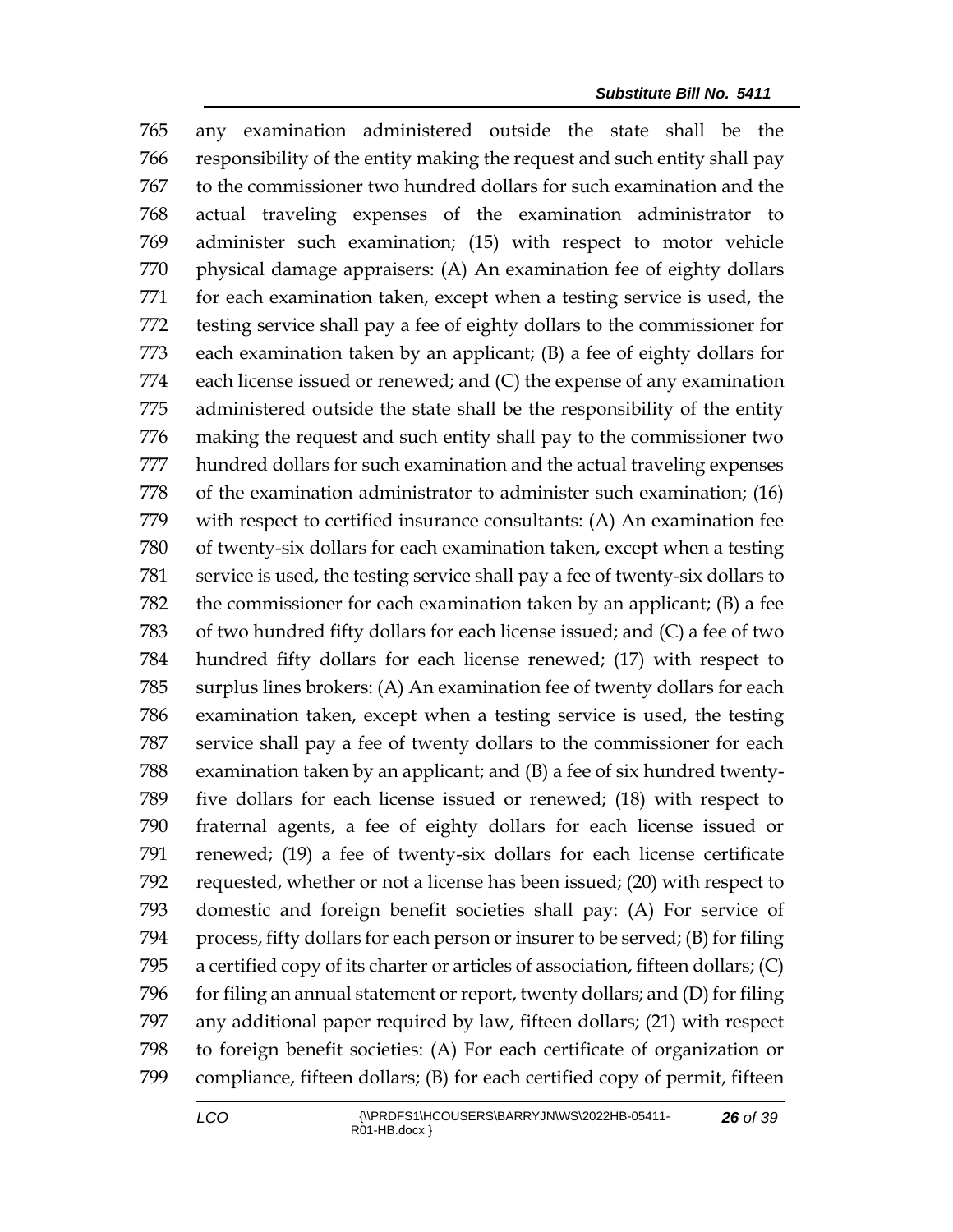dollars; and (C) for each copy of a report or certificate of condition of a society to be filed in any other state, fifteen dollars; (22) with respect to reinsurance intermediaries, a fee of six hundred twenty-five dollars for each license issued or renewed; (23) with respect to life settlement providers: (A) A filing fee of twenty-six dollars for each initial application for a license made pursuant to section 38a-465a; and (B) a fee of forty dollars for each license issued or renewed; (24) with respect to life settlement brokers: (A) A filing fee of twenty-six dollars for each initial application for a license made pursuant to section 38a-465a; and (B) a fee of forty dollars for each license issued or renewed; (25) with respect to preferred provider networks, a fee of two thousand seven hundred fifty dollars for each license issued or renewed; (26) with respect to rental companies, as defined in section 38a-799, a fee of eighty dollars for each permit issued or renewed; (27) with respect to medical discount plan organizations licensed under section 38a-479rr, a fee of six hundred twenty-five dollars for each license issued or renewed; (28) with respect to pharmacy benefits managers, an application fee of one hundred dollars for each registration issued or renewed; (29) with respect to captive insurance companies, as defined in section 38a-91aa, a fee of three hundred seventy-five dollars for each license issued or renewed; (30) with respect to each duplicate license issued a fee of fifty dollars for each license issued; (31) with respect to surety bail bond agents, as defined in section 38a-660, (A) a filing fee of one hundred fifty dollars for each initial application for a license, and (B) a fee of one hundred dollars for each license issued or renewed; (32) with respect to third-party administrators, as defined in section 38a-720, (A) a fee of five hundred dollars for each license issued, and (B) a fee of four hundred fifty dollars for each license renewed; (33) with respect to portable electronics insurance licenses under section 38a-397, (A) a filing fee of one hundred dollars for each initial application for a license, (B) a fee of five hundred dollars for each license issued, and (C) a fee of four hundred fifty dollars for each license renewed; and (34) with respect to limited lines travel insurance producer **[**licenses**]** authorizations under section **[**38a-398**]** 4 of this act, (A) a filing fee of one hundred dollars for each initial application for **[**a license**]** authorization, (B) a fee of six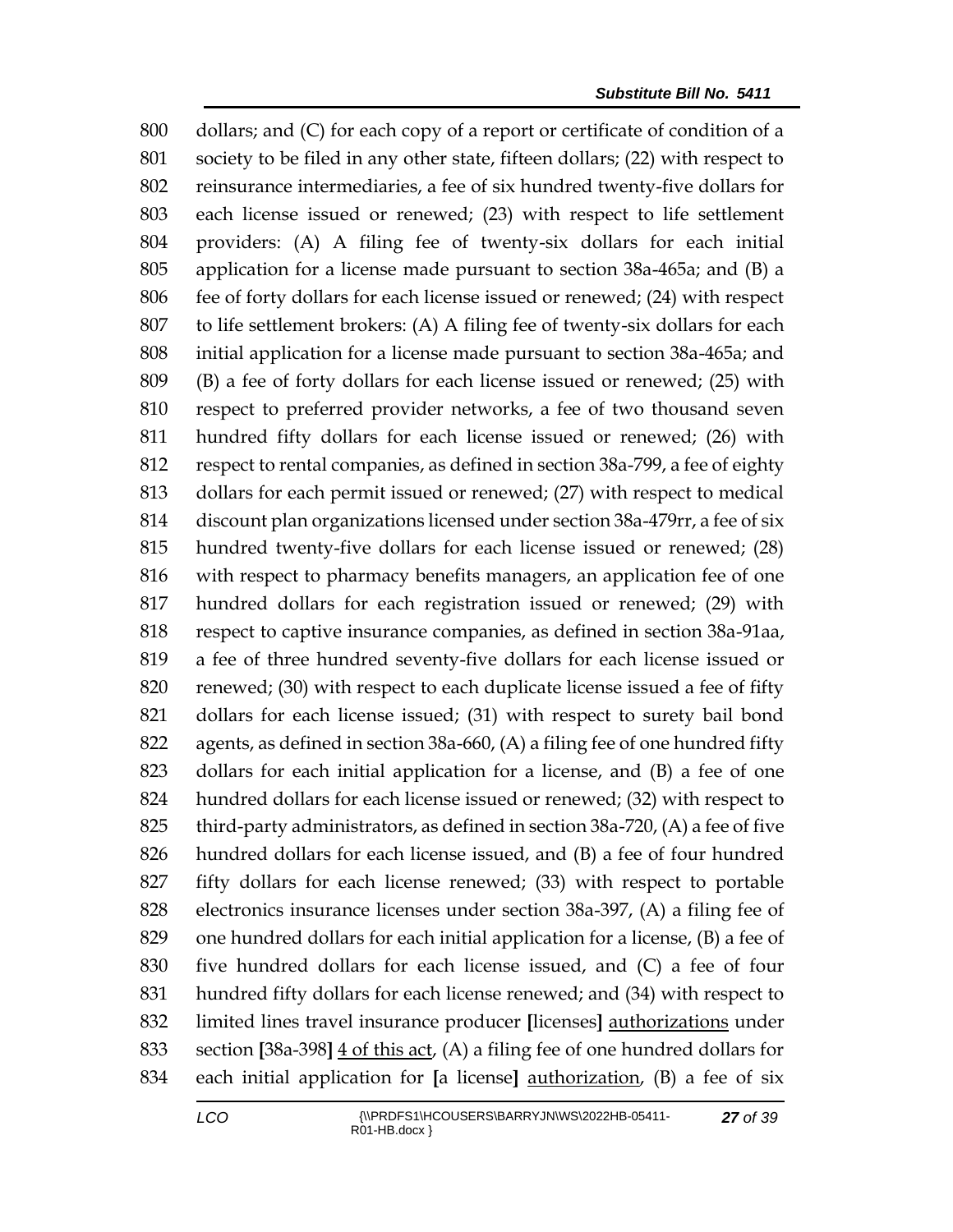hundred fifty dollars for each **[**license**]** authorization issued, and (C) a fee of six hundred fifty dollars for each **[**license**]** authorization renewed.

 Sec. 13. Subsection (d) of section 38a-792 of the general statutes is repealed and the following is substituted in lieu thereof (*Effective October 1, 2022*):

(d) The provisions of this section shall not apply to any:

 (1) (A) Individual who, for purposes of claims for portable electronics insurance, as defined in section 38a-397, only (i) collects claim information from or furnishes claim information to insureds or claimants, and (ii) conducts data entry, including data entry into an automated claims adjudication system, provided (I) such individual is an employee of a casualty insurance company licensed in this state, an employee of a casualty claims adjuster licensed in this state or an employee of an affiliate of such insurance company or adjuster, and (II) not more than twenty-five such individuals are under the supervision of a casualty claims adjuster licensed in this state or an insurance producer who adjusts portable electronics insurance claims and is licensed in this state. A licensed insurance producer who adjusts portable electronics insurance claims or supervises individuals pursuant to this subparagraph shall not be required to be licensed as a casualty claims adjuster.

 (B) For purposes of this subdivision, "automated claims adjudication system" means a preprogrammed computer system, designed for the collection, data entry, calculation and final resolution of portable electronics insurance claims, that (i) is used only by a supervised individual, a casualty claims adjuster licensed in this state or an insurance producer licensed in this state, in accordance with subparagraph (A) of this subdivision, and (ii) complies with all applicable claims payment requirements under this title; **[**or**]**

 (2) Member of the bar of this state in good standing who is engaged in the general practice of the law; **[**.**]** or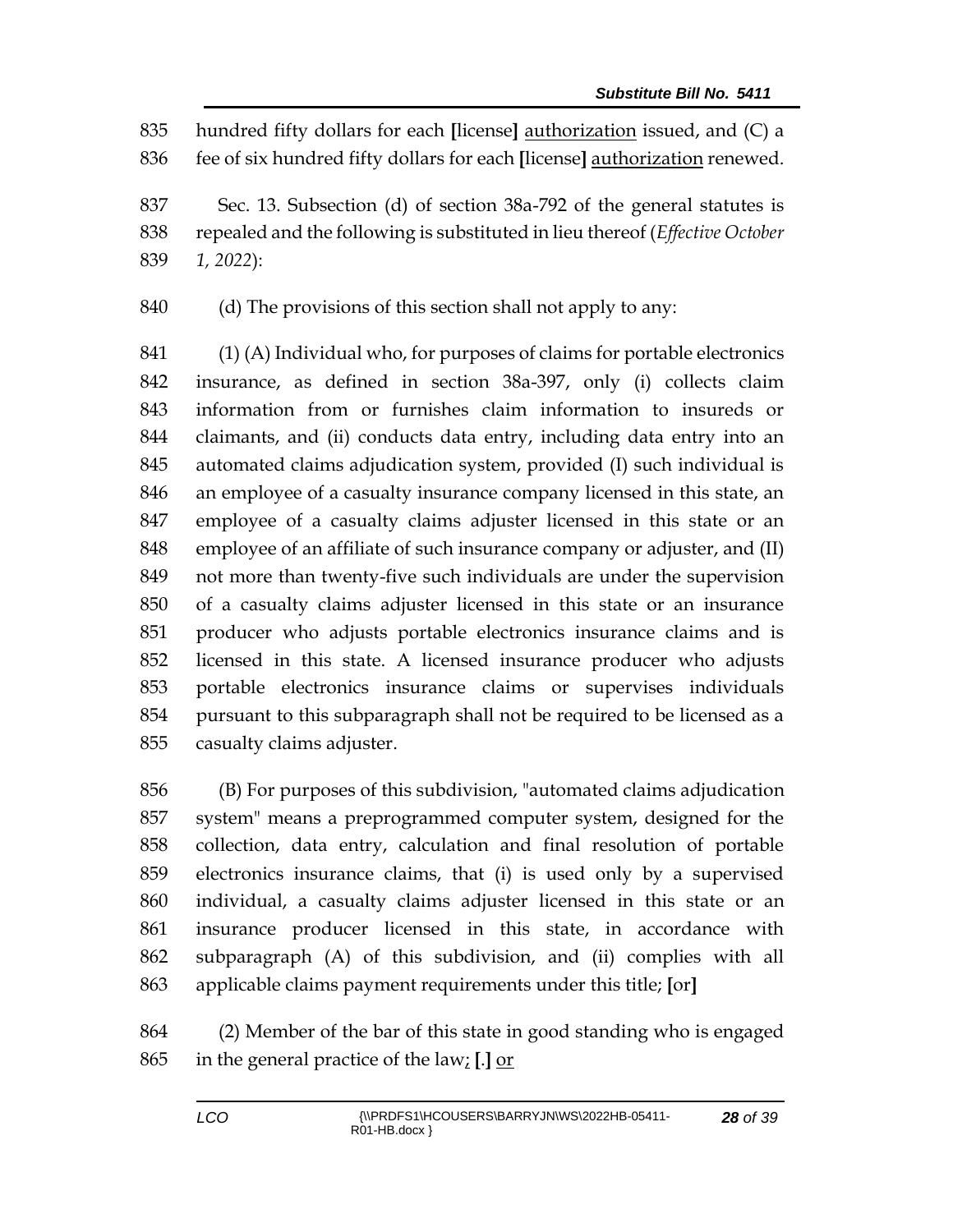(3) Travel administrator, as defined in section 38a-398, as amended by this act, or employee of a travel administrator for travel insurance, as defined in said section, administered by such travel administrator.

 Sec. 14. Section 38a-816 of the 2022 supplement to the general statutes is repealed and the following is substituted in lieu thereof (*Effective October 1, 2022*):

 The following are defined as unfair methods of competition and unfair and deceptive acts or practices in the business of insurance:

 (1) Misrepresentations and false advertising of insurance policies. Making, issuing or circulating, or causing to be made, issued or circulated, any estimate, illustration, circular or statement, sales presentation, omission or comparison which: (A) Misrepresents the benefits, advantages, conditions or terms of any insurance policy; (B) misrepresents the dividends or share of the surplus to be received, on any insurance policy; (C) makes any false or misleading statements as to the dividends or share of surplus previously paid on any insurance policy; (D) is misleading or is a misrepresentation as to the financial condition of any person, or as to the legal reserve system upon which any life insurer operates; (E) uses any name or title of any insurance policy or class of insurance policies misrepresenting the true nature thereof; (F) is a misrepresentation, including, but not limited to, an intentional misquote of a premium rate, for the purpose of inducing or tending to induce to the purchase, lapse, forfeiture, exchange, conversion or surrender of any insurance policy; (G) is a misrepresentation for the purpose of effecting a pledge or assignment of or effecting a loan against any insurance policy; or (H) misrepresents any insurance policy as being shares of stock.

 (2) False information and advertising generally. Making, publishing, disseminating, circulating or placing before the public, or causing, directly or indirectly, to be made, published, disseminated, circulated or placed before the public, in a newspaper, magazine or other publication, or in the form of a notice, circular, pamphlet, letter or poster, or over any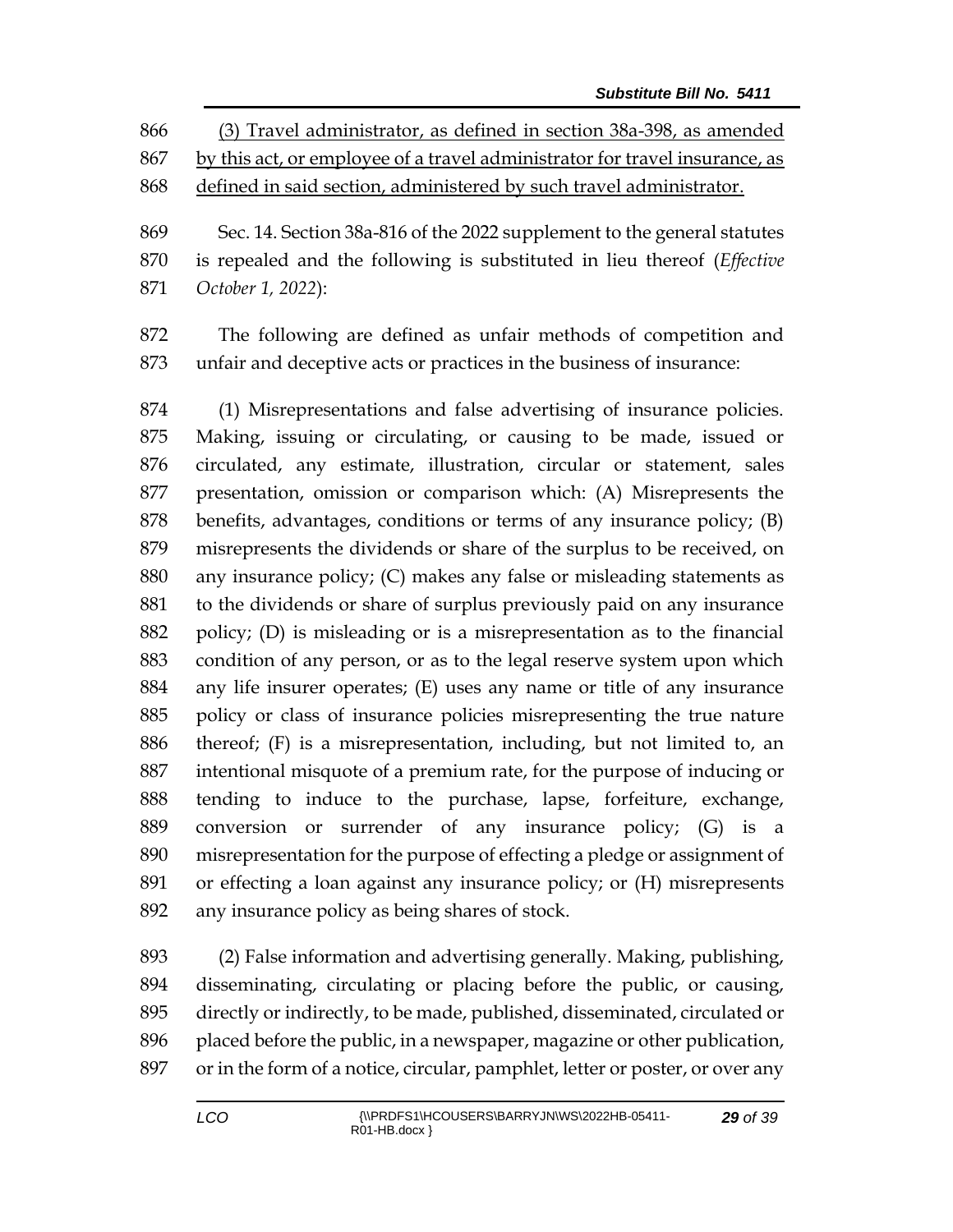radio or television station, or in any other way, an advertisement, announcement or statement containing any assertion, representation or statement with respect to the business of insurance or with respect to any person in the conduct of his insurance business, which is untrue, deceptive or misleading.

 (3) Defamation. Making, publishing, disseminating or circulating, directly or indirectly, or aiding, abetting or encouraging the making, publishing, disseminating or circulating of, any oral or written statement or any pamphlet, circular, article or literature which is false or maliciously critical of or derogatory to the financial condition of an insurer, and which is calculated to injure any person engaged in the business of insurance.

 (4) Boycott, coercion and intimidation. Entering into any agreement to commit, or by any concerted action committing, any act of boycott, coercion or intimidation resulting in or tending to result in unreasonable restraint of, or monopoly in, the business of insurance.

 (5) False financial statements. Filing with any supervisory or other public official, or making, publishing, disseminating, circulating or delivering to any person, or placing before the public, or causing, directly or indirectly, to be made, published, disseminated, circulated or delivered to any person, or placed before the public, any false statement of financial condition of an insurer with intent to deceive; or making any false entry in any book, report or statement of any insurer with intent to deceive any agent or examiner lawfully appointed to examine into its condition or into any of its affairs, or any public official to whom such insurer is required by law to report, or who has authority by law to examine into its condition or into any of its affairs, or, with like intent, wilfully omitting to make a true entry of any material fact pertaining to the business of such insurer in any book, report or statement of such insurer.

 (6) Unfair claim settlement practices. Committing or performing with such frequency as to indicate a general business practice any of the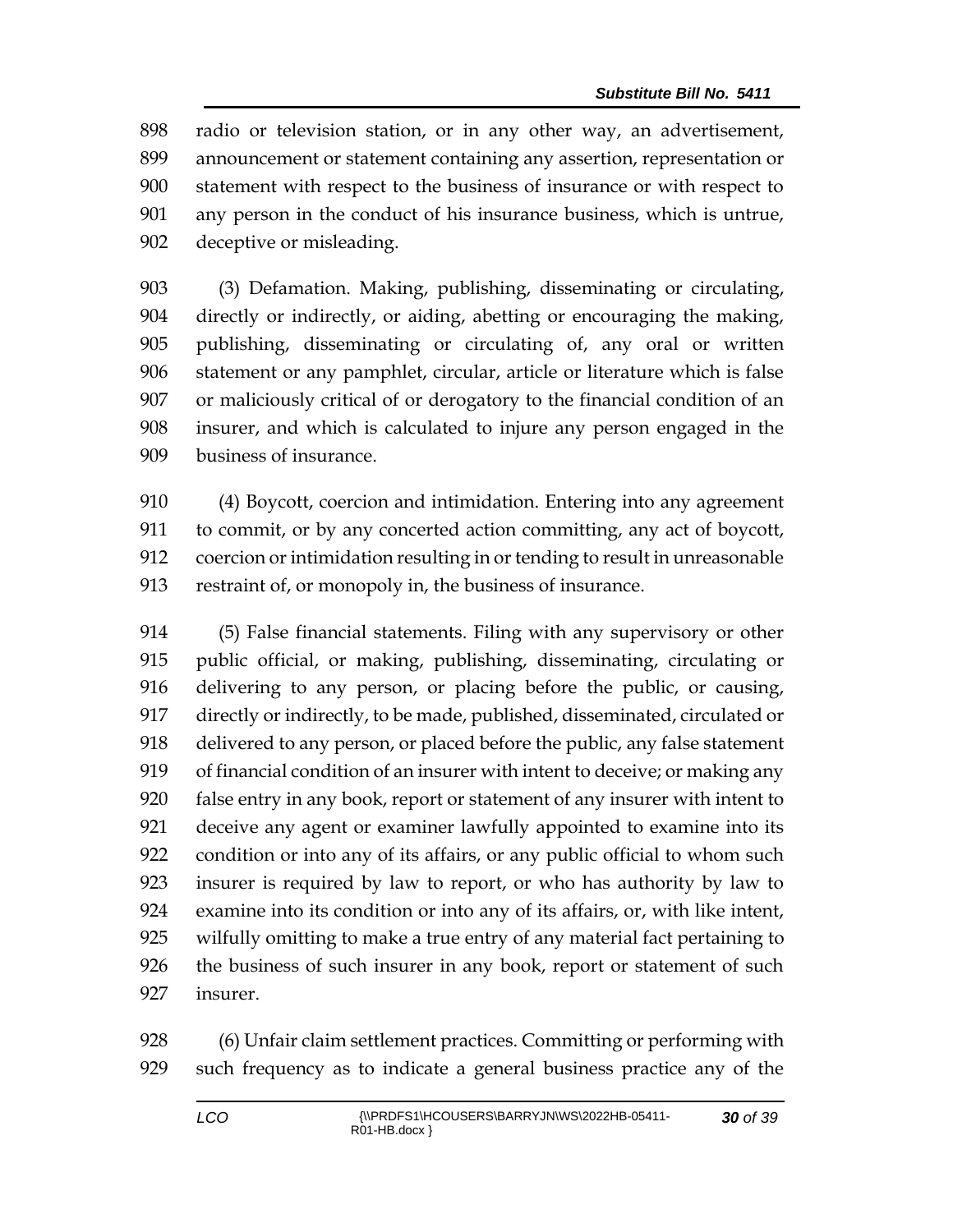following: (A) Misrepresenting pertinent facts or insurance policy provisions relating to coverages at issue; (B) failing to acknowledge and act with reasonable promptness upon communications with respect to claims arising under insurance policies; (C) failing to adopt and implement reasonable standards for the prompt investigation of claims arising under insurance policies; (D) refusing to pay claims without conducting a reasonable investigation based upon all available information; (E) failing to affirm or deny coverage of claims within a reasonable time after proof of loss statements have been completed; (F) not attempting in good faith to effectuate prompt, fair and equitable settlements of claims in which liability has become reasonably clear; (G) compelling insureds to institute litigation to recover amounts due under an insurance policy by offering substantially less than the amounts ultimately recovered in actions brought by such insureds; (H) attempting to settle a claim for less than the amount to which a reasonable man would have believed he was entitled by reference to written or printed advertising material accompanying or made part of an application; (I) attempting to settle claims on the basis of an application which was altered without notice to, or knowledge or consent of the insured; (J) making claims payments to insureds or beneficiaries not accompanied by statements setting forth the coverage under which the payments are being made; (K) making known to insureds or claimants a policy of appealing from arbitration awards in favor of insureds or claimants for the purpose of compelling them to accept settlements or compromises less than the amount awarded in arbitration; (L) delaying the investigation or payment of claims by requiring an insured, claimant, or the physician of either to submit a preliminary claim report and then requiring the subsequent submission of formal proof of loss forms, both of which submissions contain substantially the same information; (M) failing to promptly settle claims, where liability has become reasonably clear, under one portion of the insurance policy coverage in order to influence settlements under other portions of the insurance policy coverage; (N) failing to promptly provide a reasonable explanation of the basis in the insurance policy in relation to the facts or applicable law for denial of a claim or for the offer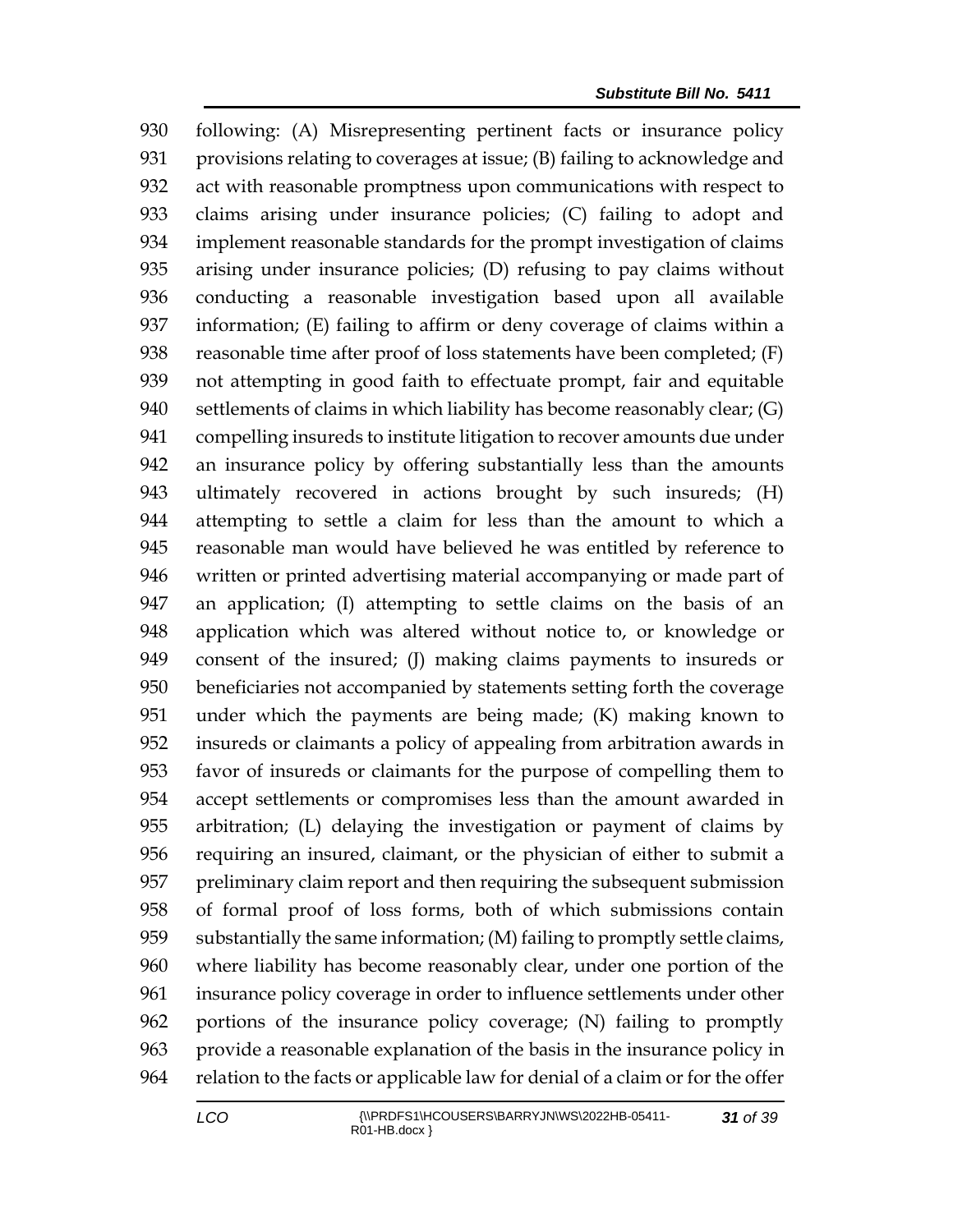of a compromise settlement; (O) using as a basis for cash settlement with a first party automobile insurance claimant an amount which is less than the amount which the insurer would pay if repairs were made unless such amount is agreed to by the insured or provided for by the insurance policy.

 (7) Failure to maintain complaint handling procedures. Failure of any person to maintain complete record of all the complaints which it has received since the date of its last examination. This record shall indicate the total number of complaints, their classification by line of insurance, the nature of each complaint, the disposition of these complaints, and the time it took to process each complaint. For purposes of this subdivision "complaint" means any written communication primarily expressing a grievance.

 (8) Misrepresentation in insurance applications. Making false or fraudulent statements or representations on or relative to an application for an insurance policy for the purpose of obtaining a fee, commission, money or other benefit from any insurer, producer or individual.

 (9) Any violation of any one of sections 38a-358, 38a-446, 38a-447, 38a- 488, 38a-825, 38a-826, 38a-828 and 38a-829. None of the following practices shall be considered discrimination within the meaning of section 38a-446 or 38a-488 or a rebate within the meaning of section 38a- 825: (A) Paying bonuses to policyholders or otherwise abating their premiums in whole or in part out of surplus accumulated from nonparticipating insurance, provided any such bonuses or abatement of premiums shall be fair and equitable to policyholders and for the best interests of the company and its policyholders; (B) in the case of policies issued on the industrial debit plan, making allowance to policyholders who have continuously for a specified period made premium payments directly to an office of the insurer in an amount which fairly represents 994 the saving in collection expense;  $(C)$  readjustment of the rate of premium for a group insurance policy based on loss or expense experience, or both, at the end of the first or any subsequent policy year, which may be made retroactive for such policy year.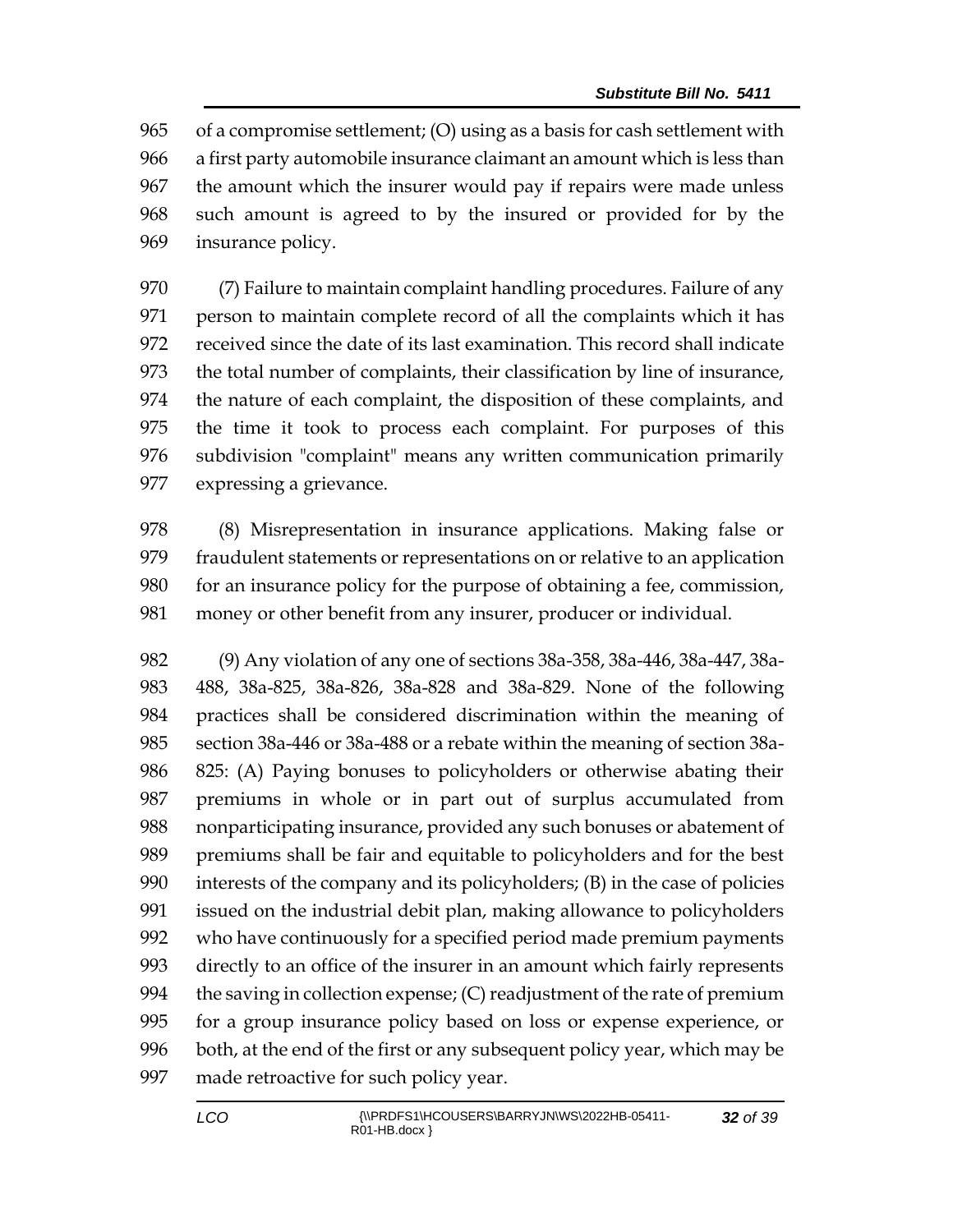(10) Notwithstanding any provision of any policy of insurance, certificate or service contract, whenever such insurance policy or certificate or service contract provides for reimbursement for any services which may be legally performed by any practitioner of the healing arts licensed to practice in this state, reimbursement under such insurance policy, certificate or service contract shall not be denied because of race, color or creed nor shall any insurer make or permit any unfair discrimination against particular individuals or persons so licensed.

 (11) Favored agent or insurer: Coercion of debtors. (A) No person may (i) require, as a condition precedent to the lending of money or extension of credit, or any renewal thereof, that the person to whom such money or credit is extended or whose obligation the creditor is to acquire or finance, negotiate any policy or contract of insurance through a particular insurer or group of insurers or producer or group of producers; (ii) unreasonably disapprove the insurance policy provided by a borrower for the protection of the property securing the credit or lien; (iii) require directly or indirectly that any borrower, mortgagor, purchaser, insurer or producer pay a separate charge, in connection with the handling of any insurance policy required as security for a loan on real estate or pay a separate charge to substitute the insurance policy of one insurer for that of another; or (iv) use or disclose information resulting from a requirement that a borrower, mortgagor or purchaser furnish insurance of any kind on real property being conveyed or used as collateral security to a loan, when such information is to the advantage of the mortgagee, vendor or lender, or is to the detriment of the borrower, mortgagor, purchaser, insurer or the producer complying with such a requirement.

 (B) (i) Subparagraph (A)(iii) of this subdivision shall not include the interest which may be charged on premium loans or premium advancements in accordance with the security instrument. (ii) For purposes of subparagraph (A)(ii) of this subdivision, such disapproval shall be deemed unreasonable if it is not based solely on reasonable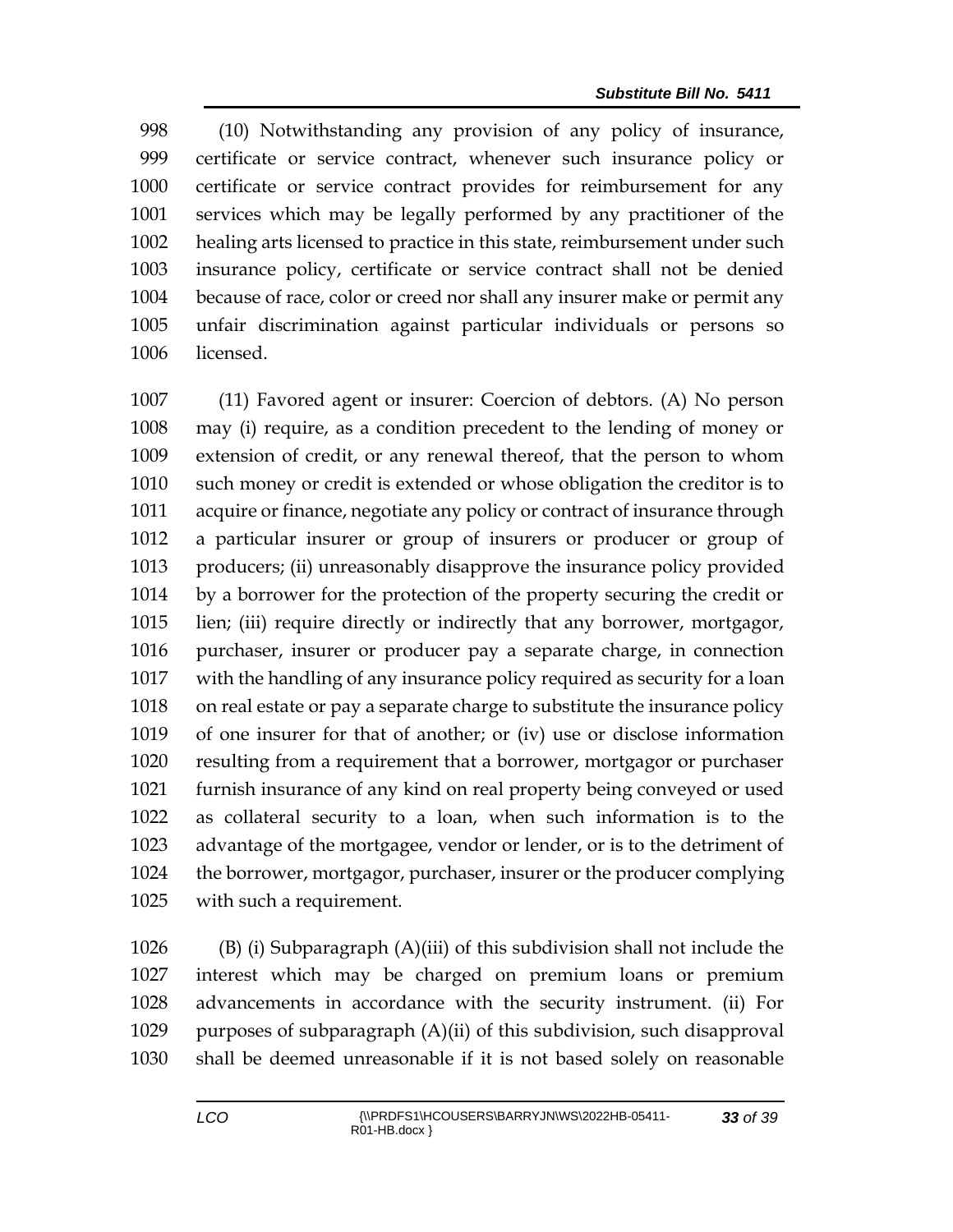standards uniformly applied, relating to the extent of coverage required and the financial soundness and the services of an insurer. Such standards shall not discriminate against any particular type of insurer, nor shall such standards call for the disapproval of an insurance policy because such policy contains coverage in addition to that required. (iii) The commissioner may investigate the affairs of any person to whom this subdivision applies to determine whether such person has violated this subdivision. If a violation of this subdivision is found, the person in violation shall be subject to the same procedures and penalties as are applicable to other provisions of section 38a-815, subsections (b) and (e) of section 38a-817 and this section. (iv) For purposes of this section, "person" includes any individual, corporation, limited liability company, association, partnership or other legal entity.

 (12) Refusing to insure, refusing to continue to insure or limiting the amount, extent or kind of coverage available to an individual or charging an individual a different rate for the same coverage because of physical disability, mental or nervous condition as set forth in section 38a-488a or intellectual disability, except where the refusal, limitation or rate differential is based on sound actuarial principles or is related to actual or reasonably anticipated experience.

 (13) Refusing to insure, refusing to continue to insure or limiting the amount, extent or kind of coverage available to an individual or charging an individual a different rate for the same coverage solely because of blindness or partial blindness. For purposes of this subdivision, "refusal to insure" includes the denial by an insurer of disability insurance coverage on the grounds that the policy defines "disability" as being presumed in the event that the insured is blind or partially blind, except that an insurer may exclude from coverage any disability, consisting solely of blindness or partial blindness, when such condition existed at the time the policy was issued. Any individual who is blind or partially blind shall be subject to the same standards of sound actuarial principles or actual or reasonably anticipated experience as are sighted persons with respect to all other conditions, including the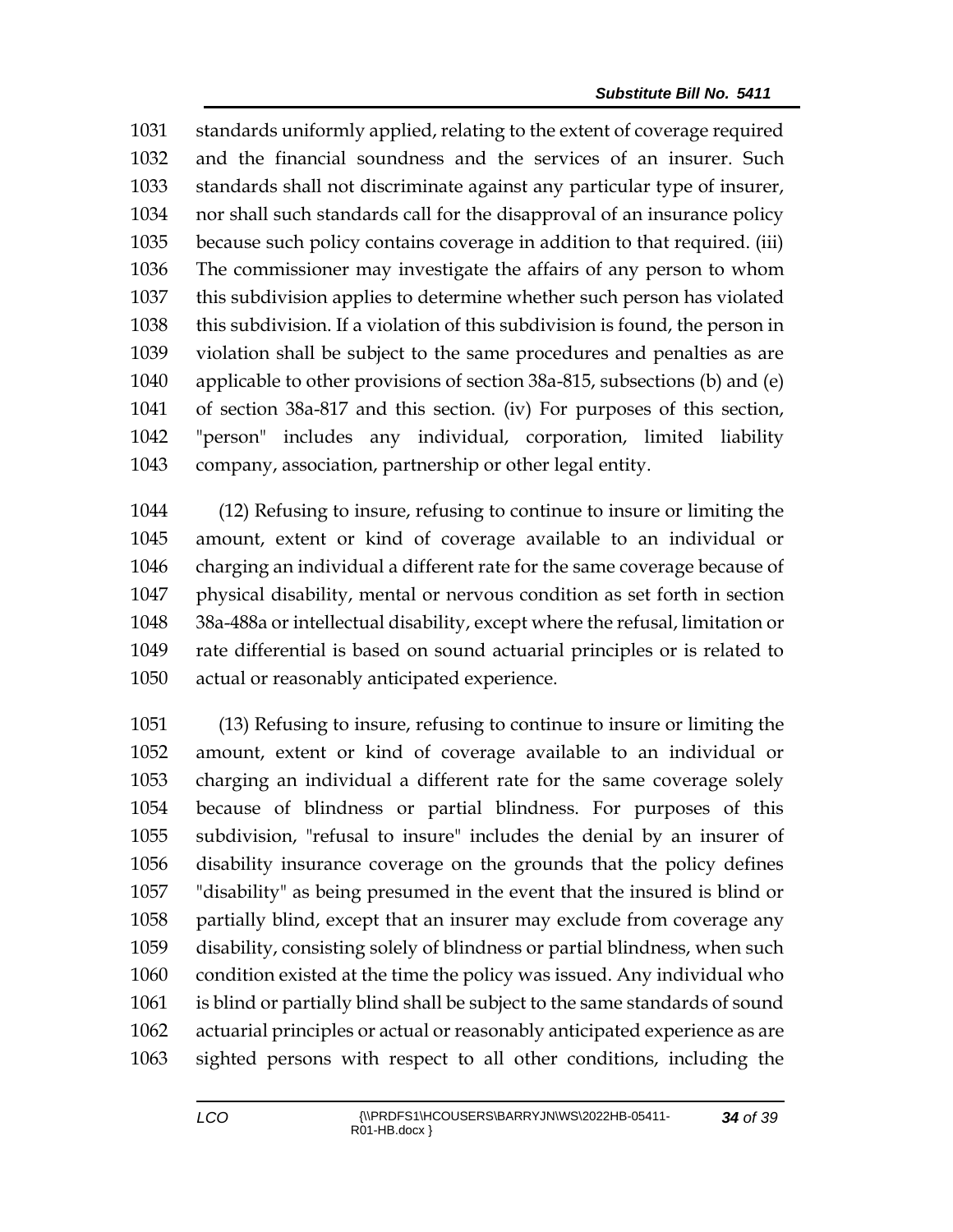underlying cause of the blindness or partial blindness.

 (14) Refusing to insure, refusing to continue to insure or limiting the amount, extent or kind of coverage available to an individual or charging an individual a different rate for the same coverage because of exposure to diethylstilbestrol through the female parent.

 (15) (A) Failure by an insurer, or any other entity responsible for providing payment to a health care provider pursuant to an insurance policy, to pay accident and health claims, including, but not limited to, claims for payment or reimbursement to health care providers, within the time periods set forth in subparagraph (B) of this subdivision, unless the Insurance Commissioner determines that a legitimate dispute exists as to coverage, liability or damages or that the claimant has fraudulently caused or contributed to the loss. Any insurer, or any other entity responsible for providing payment to a health care provider pursuant to an insurance policy, who fails to pay such a claim or request within the time periods set forth in subparagraph (B) of this subdivision shall pay the claimant or health care provider the amount of such claim plus interest at the rate of fifteen per cent per annum, in addition to any other penalties which may be imposed pursuant to sections 38a-11, as amended by this act, 38a-25, 38a-41 to 38a-53, inclusive, 38a-57 to 38a- 60, inclusive, 38a-62 to 38a-64, inclusive, 38a-76, 38a-83, 38a-84, 38a-117 to 38a-124, inclusive, 38a-129 to 38a-140, inclusive, 38a-146 to 38a-155, inclusive, 38a-283, 38a-288 to 38a-290, inclusive, 38a-319, 38a-320, 38a- 459, 38a-464, 38a-815 to 38a-819, inclusive, 38a-824 to 38a-826, inclusive, and 38a-828 to 38a-830, inclusive. Whenever the interest due a claimant or health care provider pursuant to this section is less than one dollar, the insurer shall deposit such amount in a separate interest-bearing account in which all such amounts shall be deposited. At the end of each calendar year each such insurer shall donate such amount to The University of Connecticut Health Center.

 (B) Each insurer or other entity responsible for providing payment to a health care provider pursuant to an insurance policy subject to this section, shall pay claims not later than: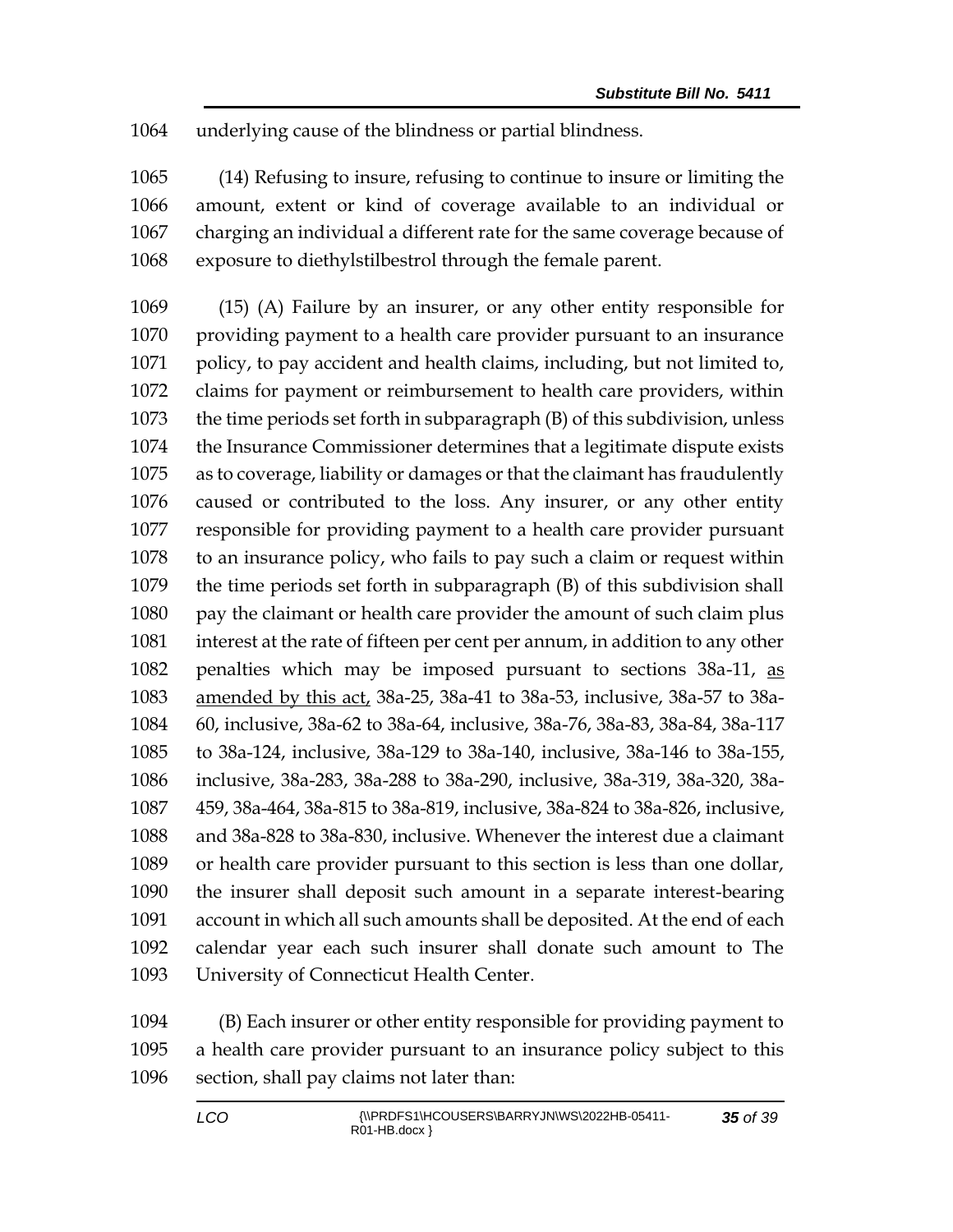(i) For claims filed in paper format, sixty days after receipt by the insurer of the claimant's proof of loss form or the health care provider's request for payment filed in accordance with the insurer's practices or procedures, except that when there is a deficiency in the information needed for processing a claim, as determined in accordance with section 38a-477, the insurer shall (I) send written notice to the claimant or health care provider, as the case may be, of all alleged deficiencies in information needed for processing a claim not later than thirty days after the insurer receives a claim for payment or reimbursement under the contract, and (II) pay claims for payment or reimbursement under the contract not later than thirty days after the insurer receives the information requested; and

 (ii) For claims filed in electronic format, twenty days after receipt by the insurer of the claimant's proof of loss form or the health care provider's request for payment filed in accordance with the insurer's practices or procedures, except that when there is a deficiency in the information needed for processing a claim, as determined in accordance with section 38a-477, the insurer shall (I) notify the claimant or health care provider, as the case may be, of all alleged deficiencies in information needed for processing a claim not later than ten days after the insurer receives a claim for payment or reimbursement under the contract, and (II) pay claims for payment or reimbursement under the contract not later than ten days after the insurer receives the information requested.

 (C) As used in this subdivision, "health care provider" means a person licensed to provide health care services under chapter 368d, chapter 368v, chapters 370 to 373, inclusive, 375 to 383c, inclusive, 384a to 384c, inclusive, or chapter 400j.

 (16) Failure to pay, as part of any claim for a damaged motor vehicle under any automobile insurance policy where the vehicle has been declared to be a constructive total loss, an amount equal to the sum of (A) the settlement amount on such vehicle plus, whenever the insurer takes title to such vehicle, (B) an amount determined by multiplying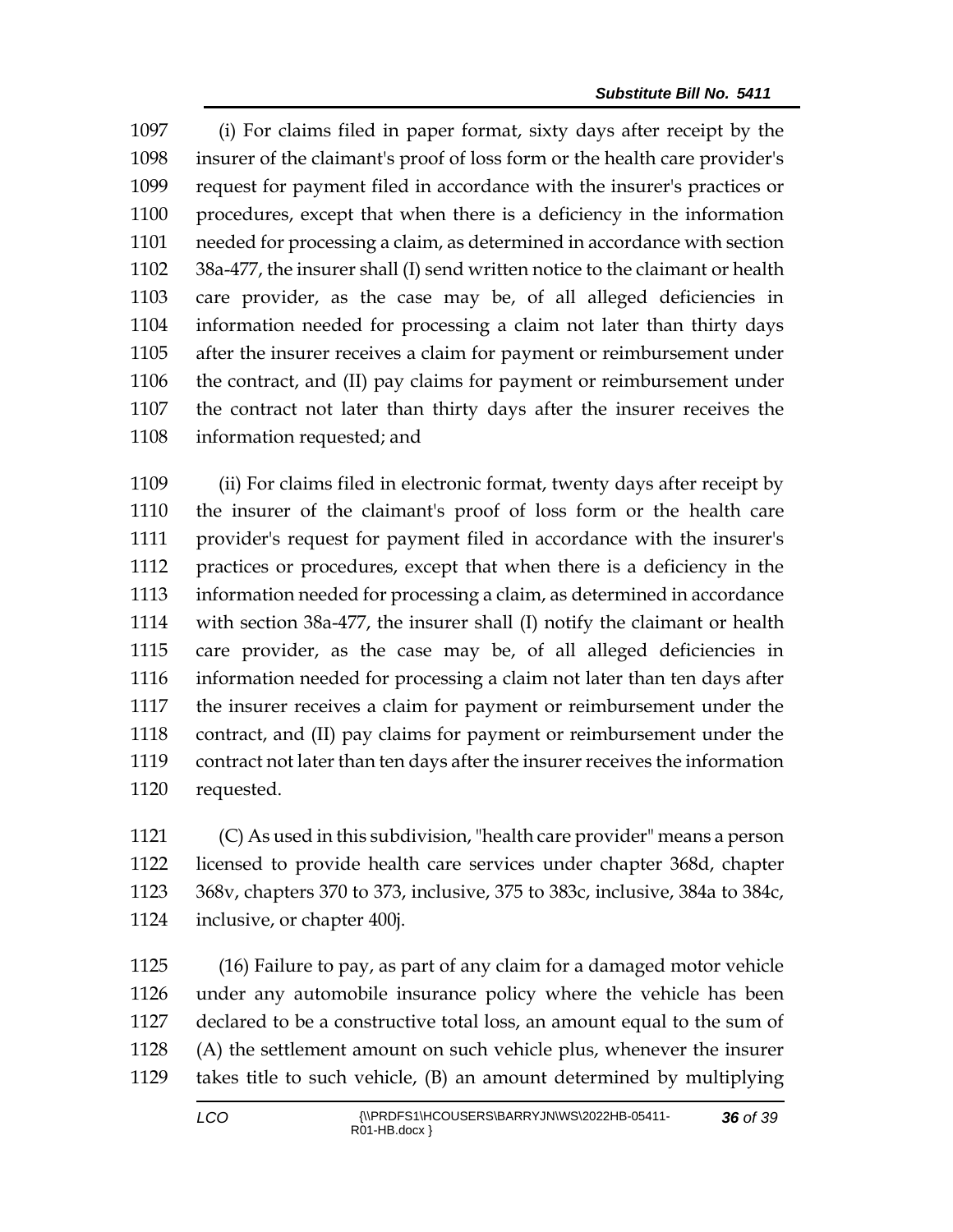such settlement amount by a percentage equivalent to the current sales tax rate established in section 12-408. For purposes of this subdivision, "constructive total loss" means the cost to repair or salvage damaged property, or the cost to both repair and salvage such property, equals or exceeds the total value of the property at the time of the loss.

 (17) Any violation of section 42-260, by an extended warranty provider subject to the provisions of said section, including, but not limited to: (A) Failure to include all statements required in subsections (c) and (f) of section 42-260 in an issued extended warranty; (B) offering an extended warranty without being (i) insured under an adequate extended warranty reimbursement insurance policy or (ii) able to demonstrate that reserves for claims contained in the provider's financial statements are not in excess of one-half the provider's audited net worth; (C) failure to submit a copy of an issued extended warranty form or a copy of such provider's extended warranty reimbursement policy form to the Insurance Commissioner.

 (18) With respect to an insurance company, hospital service corporation, health care center or fraternal benefit society providing individual or group health insurance coverage of the types specified in subdivisions (1), (2), (4), (5), (6), (10), (11) and (12) of section 38a-469, refusing to insure, refusing to continue to insure or limiting the amount, extent or kind of coverage available to an individual or charging an individual a different rate for the same coverage because such individual has been a victim of domestic violence, as defined in section 17b-112a.

 (19) With respect to a property and casualty insurer delivering, issuing for delivery, renewing, amending, continuing or endorsing a property or casualty insurance policy, making any distinction or discrimination against an individual in delivering, issuing for delivery, renewing, amending, continuing, endorsing, offering, withholding, cancelling or setting premiums for such policy, or in the terms of such 1161 policy, because the individual has been a victim of domestic violence, as defined in section 17b-112a.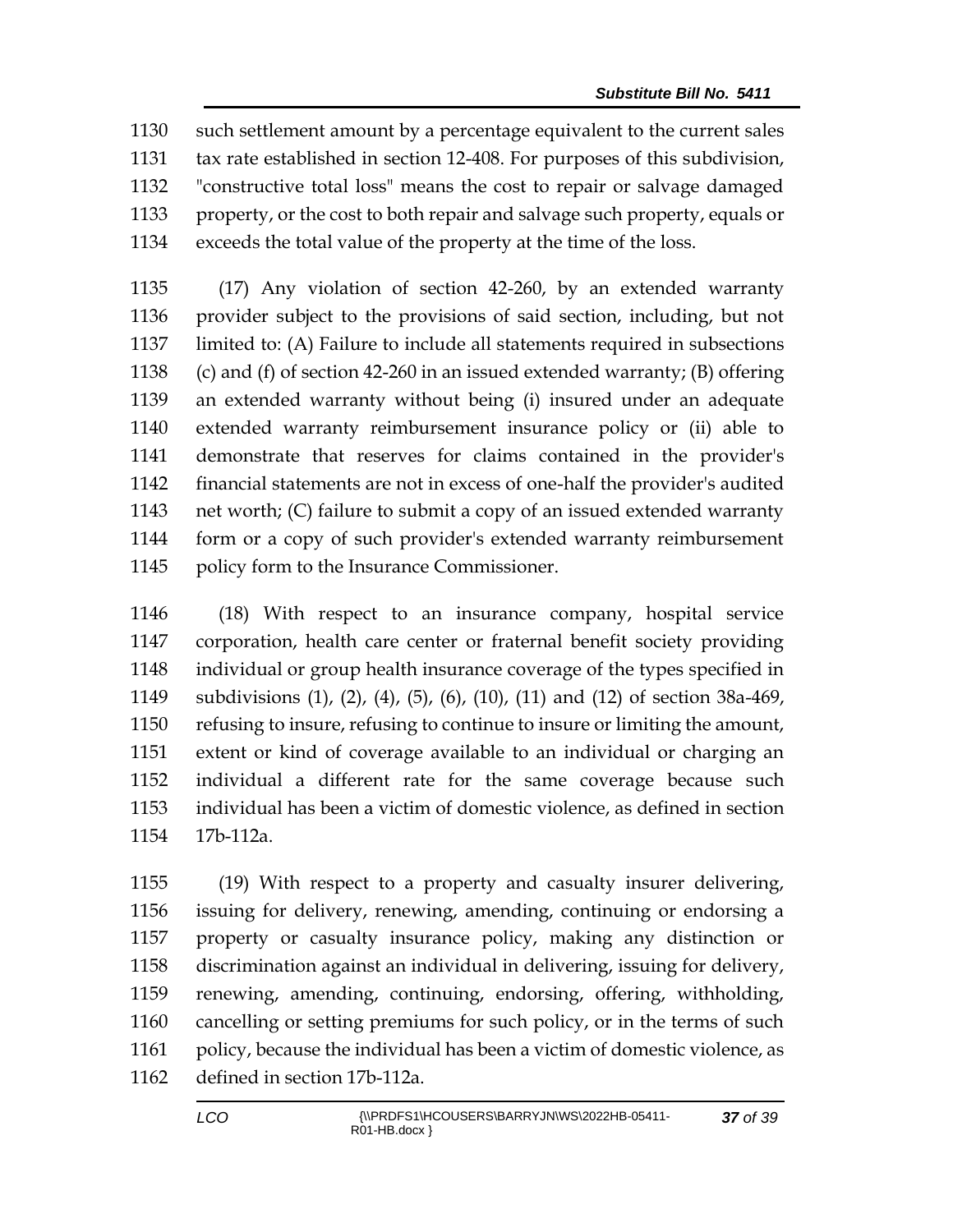(20) With respect to an insurance company, hospital service corporation, health care center or fraternal benefit society providing individual or group health insurance coverage of the types specified in subdivisions (1), (2), (3), (4), (6), (9), (10), (11) and (12) of section 38a-469, refusing to insure, refusing to continue to insure or limiting the amount, extent or kind of coverage available to an individual or charging an individual a different rate for the same coverage because of genetic information. Genetic information indicating a predisposition to a disease or condition shall not be deemed a preexisting condition in the absence of a diagnosis of such disease or condition that is based on other medical information. An insurance company, hospital service corporation, health care center or fraternal benefit society providing individual health coverage of the types specified in subdivisions (1), (2), (3), (4), (6), (9), (10), (11) and (12) of section 38a-469, shall not be prohibited from refusing to insure or applying a preexisting condition limitation, to the extent permitted by law, to an individual who has been diagnosed with a disease or condition based on medical information other than genetic information and has exhibited symptoms of such disease or condition. For the purposes of this subdivision, "genetic information" means the information about genes, gene products or inherited characteristics that may derive from an individual or family member.

(21) Any violation of sections 38a-465 to 38a-465q, inclusive.

 (22) With respect to a managed care organization, as defined in section 38a-478, failing to establish a confidentiality procedure for medical record information, as required by section 38a-999.

- (23) Any violation of sections 38a-591d to 38a-591f, inclusive.
- (24) Any violation of section 38a-472j.
- (25) Any violation of section 38a-833.
- (26) Any violation of section 38a-834.